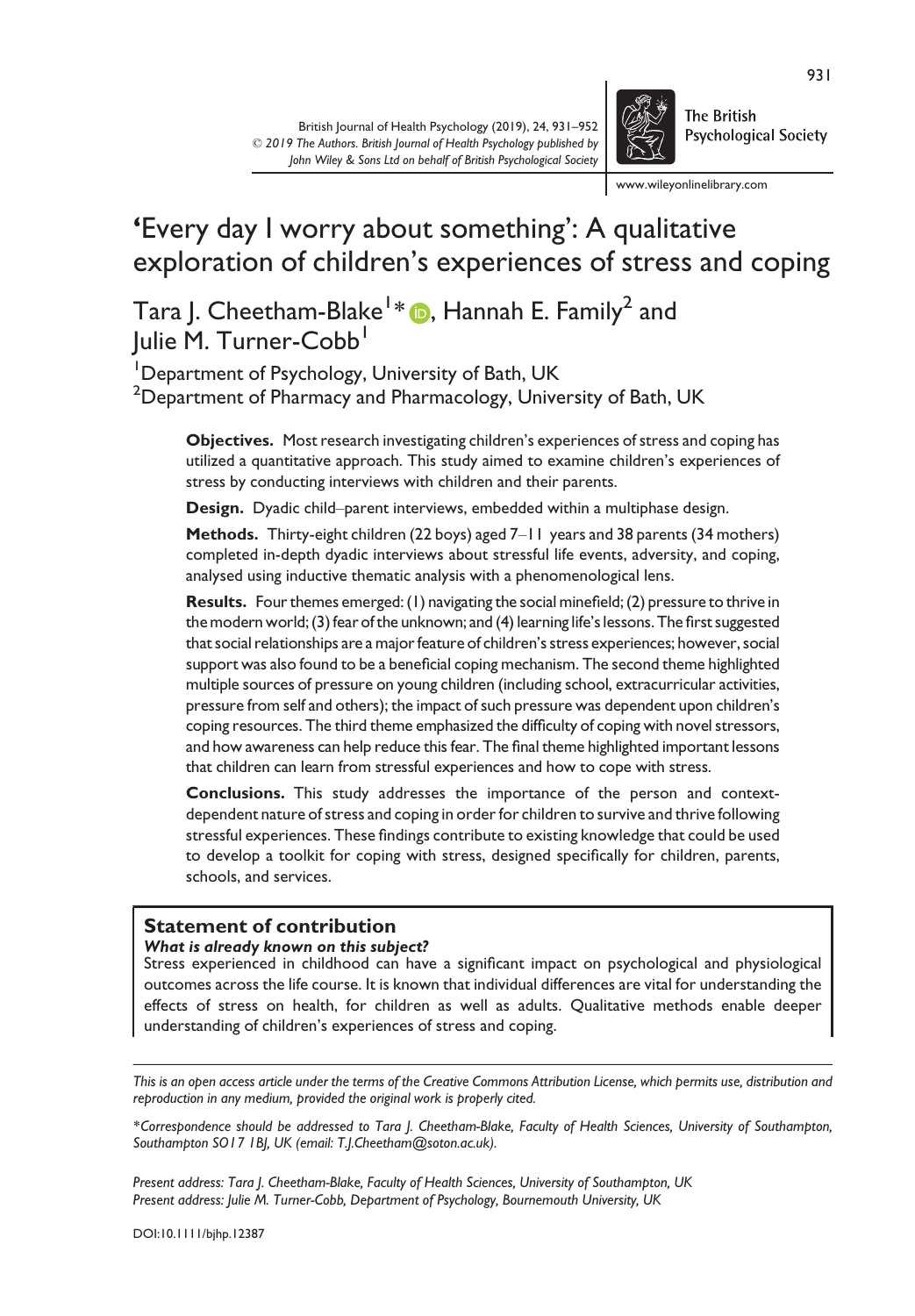#### What does the study add?

- Depth and breadth to understanding children's experiences of stressful events.
- An individual differences focus on the early stress experience that is frequently overlooked.
- Support for the use of a dyadic interview approach for assessing children's stress experiences.

Stress experienced in childhood can have a significant impact on psychological and physiological outcomes across the life course (Braveman & Barclay, 2009; Nurius, Green, Logan-Greene, & Borja, 2015). Childhood stressors can take the form of major life events, such as parental divorce or moving house, through to daily hassles, including falling out with friends and struggling with schoolwork. These stressful early experiences can have a negative effect or may result in the development of positive coping strategies, depending on situational and individual factors, which can act as psychosocial moderators between stress and health (Turner-Cobb & Steptoe, 1998) with implications for later life. Coping strategies are known to evolve across the life course, with different strategies employed in childhood, adolescence, and adulthood (Aldwin, 2009). Therefore, it is imperative to explore children's early experiences of stress and coping.

Much of the literature examining childhood stress and coping utilizes quantitative methods, including physiological responses to laboratory stressors and life event scales. While questionnaire-assessed life events report the number of major stressors children have encountered, they do not reveal the extent to which the stressors have influenced the child, capturing data on only certain aspects of children's stress experience (Holmes & Rahe, 1967). The relatively small amount of qualitative research that has been conducted on stress in childhood has focused on the effect of different types of stress (e.g., chronic vs. episodic) on psychiatric disorders (Gershon et al., 2011), the impact of illness-related stress on depression and anxiety (LeBovidge, Lavigne, & Miller, 2005), and comparison of quantitative (life events checklist) and qualitative measures (life events interview) (Wagner, Abela, & Brozina, 2006). These studies provide a basic overview of particular aspects of children's stress experience; research questions focus on mental health or methodology and they fail to explore the depth or breadth of children's stress. Research that goes beyond describing the nature of stressors and investigates how children make sense of stressful experiences is needed to advance the field of child stress research.

The importance of interviewing child–parent dyads together has been highlighted as providing the most illuminating and rich data as children and their parents interact to build a narrative (Cheetham & Turner-Cobb, 2016). For example, children often struggle to remember examples of times when they felt stressed but parents are able to prompt memory for specific events. Once recalled, children are often very good at describing how they felt about an event, something the parent would have been less able to do. This 'story scaffolding' generates a rich depth of data which would not be possible to access if either of the dyad were not present (Irwin & Johnson, 2005).

The present study aimed to better understand children's experiences of stress, adversity, and coping, through in-depth interviews with child and parent dyads to ensure that the perspectives of both children and parents could be garnered.

## Method

#### Design

This study is part of an embedded multiphase design encompassing qualitative and quantitative data collection, in which children completed questionnaires and interviews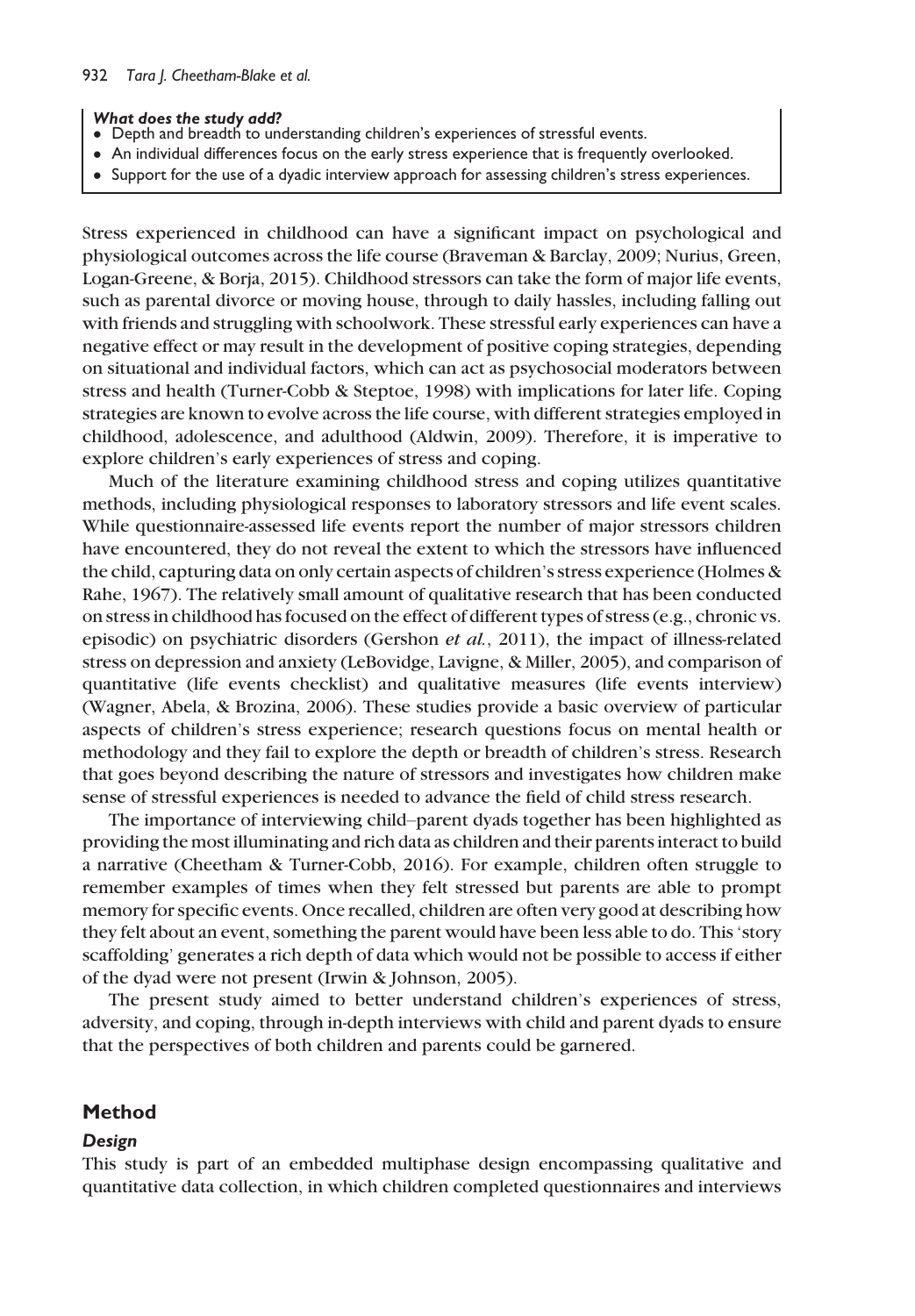about their experiences of stress and coping. Interview data are reported in this paper; questionnaire data are reported elsewhere (Cheetham-Blake, Turner-Cobb, Family, & Turner, 2019).

## **Participants**

Ethical approval for this study was granted by the University's Psychology Department ethics committee. An opt-in recruitment method with press releases in local newspapers, advertisements in schools, on relevant websites, and through social media platforms was used to recruit healthy children and their parents.

Thirty-eight children (16 females, aged 7–11 years), each accompanied by one parent, took part in the interviews. Thirty-four of the participants were interviewed with their mothers, and four were interviewed with their fathers. The sample was White European with a median socio-economic status (SES) score of 54 (possible range = 8–66; higher scores correspond to higher SES) and IQR of 11 (Hollingshead, 1975). Table 1 shows age and sex of the sample.

## **Measures**

## **Questionnaires**

Socio-demographic data (child age, sex, ethnicity, and parental SES) and details of children's experiences of stressful life events (Social Readjustment Rating Scale; Holmes & Rahe, 1967), daily hassles (Children's Hassles Scale; Kanner, Feldman, Weinberger, & Ford 1987), and coping strategies (Kidcope; Spirito et al., 1988) were collected. Children completed questionnaires with the assistance of their parents. Questionnaire topics were used to guide the interview protocol.

## Interview protocol

Several interview protocols investigate early life stress and adversity, health, and coping strategies in young children (Gershon et al., 2011; LeBovidge et al., 2005; Wagner et al., 2006). However, none of the existing protocols fully cover all topics together in one interview schedule and they focus on the impact of stress on mental health. Existing protocols also often use parents as proxy respondents for their children. It is important to speak directly to children about their experiences, rather than relying on parental proxies (Docherty & Sandelowski, 1999). In the few instances when children were interviewed in previous literature, they participated separately from their parents (LeBovidge *et al.*, 2005).

|          | Males (22 participants)                                               | Females (16 participants)                                                             |
|----------|-----------------------------------------------------------------------|---------------------------------------------------------------------------------------|
| 7 years  | C <sub>12</sub> , C <sub>16</sub> , C <sub>32</sub> , C <sub>34</sub> | C14, C22, C33                                                                         |
| 8 years  | C17, C <sub>26</sub> , C <sub>30</sub>                                | C <sub>2</sub> , C <sub>7</sub> , C <sub>20</sub> , C <sub>27</sub> , C <sub>29</sub> |
| 9 years  | C19, C31, C37                                                         | C5, C15, C24, C36, C38                                                                |
| 10 years | C9, C10, C11, C21, C25                                                | C <sub>23</sub>                                                                       |
| II years | C3, C4, C6, C8, C13, C28, C35                                         | CI, C18                                                                               |
|          |                                                                       |                                                                                       |

Table 1. Participant numbers split by demographics (age and sex) of the study sample

Note. C3, C8, C24, and C25 were interviewed with their fathers; the other 34 children were interviewed with their mothers.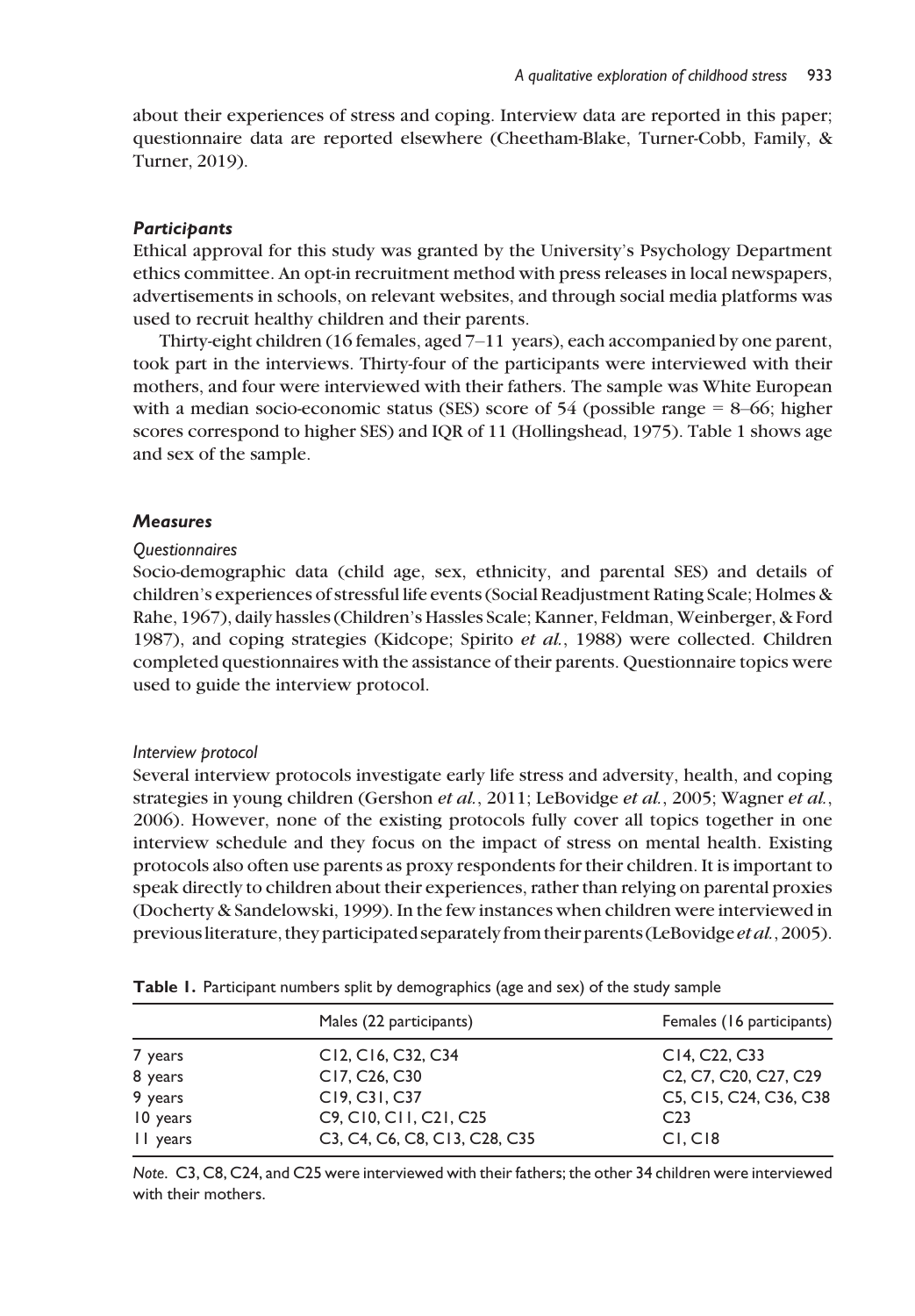| l               |
|-----------------|
|                 |
|                 |
| ļ               |
|                 |
| l               |
| ś               |
|                 |
|                 |
| Ì               |
|                 |
|                 |
|                 |
|                 |
| ś               |
|                 |
| ś               |
|                 |
| l               |
|                 |
| ֚֡֡֡֡<br>l<br>l |
| i               |
| ï               |
|                 |
| ļ               |
|                 |
| ١               |
| í               |
| l               |
| į<br>ׇ֚֓֡<br>ı  |
| ś<br>i<br>ī     |
|                 |
| ţ<br>ï          |
|                 |
| $\overline{ }$  |
|                 |
|                 |
| ï               |
|                 |
|                 |
|                 |
|                 |
|                 |
| I               |
| Ì               |
|                 |
|                 |
| $\overline{a}$  |
| l               |
|                 |
| i               |
| ֚֬              |
|                 |
| j               |
|                 |
| $\mathbf{C}$    |
|                 |
| $\frac{1}{2}$   |
|                 |
| I               |

| Topic                                                                                                                 | Questions                                                                                                                                                                                                                                                                                                                                                                                                                                                                                                                                                                             |
|-----------------------------------------------------------------------------------------------------------------------|---------------------------------------------------------------------------------------------------------------------------------------------------------------------------------------------------------------------------------------------------------------------------------------------------------------------------------------------------------------------------------------------------------------------------------------------------------------------------------------------------------------------------------------------------------------------------------------|
| I. About you (rapport<br>building)                                                                                    | Could you tell me a bit about yourself and your family? Prompts: Who do you live with? Has this changed since you were little? What<br>kind of things to do like doing at the weekend? What subjects do you like at school? What are your hobbies/things you like doing?<br>Complete 'about you' scale                                                                                                                                                                                                                                                                                |
| 2. Stressful life events and daily<br>hassles                                                                         | sful life events: You mentioned that (type of event) happened. Could you describe what happened? How did you/your family<br>feel about (the event)? Prompts: Length of the event?<br>For stres                                                                                                                                                                                                                                                                                                                                                                                        |
|                                                                                                                       | Coping: Could you describe how you coped with (the event)? For example, what did you do to make yourself feel better? How do you<br>about school/relationships with friends/family before and after. Could you compare your feelings/behaviour before and after (the<br>Comparisons: Could you compare what you felt like before (the event) and how you feel now? For example, compare how you felt<br>think (your child) coped with (the event)?<br>event)?                                                                                                                         |
|                                                                                                                       | present life: Could you compare how you/your child deals with new challenges or problems before and after <i>(the event)?</i><br>Could you describe how you/your child reacts if they are reminded of (the event)?<br>Prompts: Interference with day-to-day life?<br>Effect on                                                                                                                                                                                                                                                                                                        |
|                                                                                                                       | feel? Prompts: Are there other times when you've felt similar to that? Are there any other stressful events that have happened to<br>hassles: You said that (type of hassle) made you feel (quite bad/very bad). Could you tell me a bit more about it/how it made you<br>you that we've not talked about? Prompts: How old were you/your child when this happened?<br>For daily                                                                                                                                                                                                      |
| 3. Coping                                                                                                             | how you normally cope with problems? What do you normally do if something bad happens to you? Prompts: Can you tell me a bit<br>more about that? Do you use any of the things on the list? Can you describe a time when you've used this strategy? Can you describe<br>most helpful. Go through each strategy in turn: Could you tell me about any other times you've used this strategy? Can you tell me<br>When you told me about how you coped with that problem on the coping questionnaire you said that you found (top three strategies)<br>how you feel once you've used them? |
| 4. Health and illness                                                                                                 | Can you tell me a bit about what it's like to be ill? On the health questionnaire you said that you/your child (go through each question,<br>some health problems). Could you tell me a bit more about that? For each specific illness: Complete health and illness scale<br>e.g., haa                                                                                                                                                                                                                                                                                                |
| 5. Early life events (questions<br>child was asked the closing<br>for the parent) Note: the<br>questions and left the | Were there any stressful events that happened during your pregnancy? Were there any stressful life events that happened to you or<br>(your child) during the first year of their life? Prompts: How did these events make you feel?                                                                                                                                                                                                                                                                                                                                                   |
| interview prior to these<br>parental questions)<br>Closing questions                                                  | Is there anything I've missed or not asked you about that you think is very important? Do you have any final questions or comments?                                                                                                                                                                                                                                                                                                                                                                                                                                                   |
|                                                                                                                       |                                                                                                                                                                                                                                                                                                                                                                                                                                                                                                                                                                                       |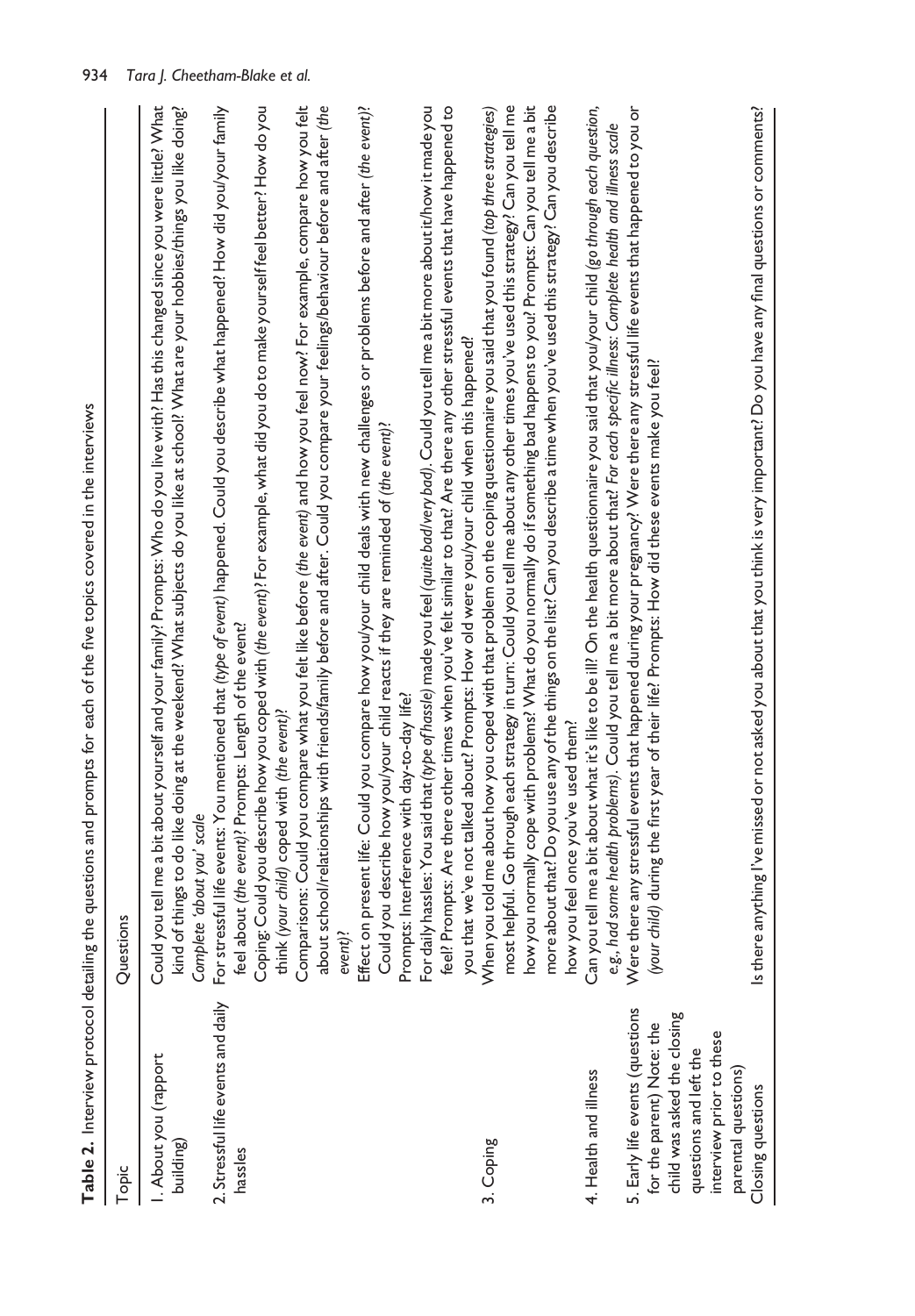To address these issues, a new dyadic interview schedule was developed for the present study. This enabled the interviews to be semi-structured, with some predetermined questions and topics, but also allowing the interviewer's questions to be led by topics that participants felt to be significant or relevant. The interview questions complemented the topics covered in the questionnaires, but were not constrained by them; the questionnaire was a starting point for a broader discussion. For example, the first part of the interview focussed on stressful experiences, so the researcher would ask about a life event or daily hassle that the participant had indicated in the questionnaire to have been highly stressful. Table 2 shows interview questions and prompts.

Adaptations were made to the interview format and style to make it more appropriate for young children and reduce fatigue. In addition to the use of brief scales to break up the interview, the protocol comprised a combination of open and closed questions, with prompt cards for the interview topics placed in front of the participant throughout. These techniques are recommended as best practice for dividing up interviews with young children into manageable sections and keeping children engaged and focused throughout (London School of Economics, 2010; Shaw, Brady, & Davey, 2011).

## Procedure

Parents were given detailed information about the project during their initial contact with the researcher; the interview was scheduled at least a week after the initial contact so that parents, and children had adequate time to consider their participation. The researcher met with participants at their homes or in a meeting room at the University. Parents received an information sheet to read while the researcher verbally explained the study to the child. Verbal assent was gained from the child and written consent from the parent. The child–parent dyads completed the questionnaires together and then took part in the interview that ranged in length from 20 to 55 min depending on how much life stress was reported and their ability to expand on answers; the average length of the interviews was 30-min. Interviews were audio-recorded and transcribed verbatim. Afterwards, children and their parents were verbally debriefed and given a £10 shopping voucher to thank them for their participation.

#### Data analysis

Interviews were analysed in NVivo version 10: QSR International. An inductive thematic analysis was conducted using a phenomenological lens (Guest, MacQueen, & Namey, 2012). This approach was selected due to the exploratory nature of the study, as no interviews previously addressed all the topics. This exploratory nature is part of the underlying philosophical presuppositions of the phenomenological approach; its purpose in the present study was to describe children's lived experiences of the phenomenon of stress and coping (Creswell, 2013). The researchers did not want to impose a predetermined framework but allow the data to determine the analysis structure and to understand the sense that children made of their experiences of stress and coping. Analysis involved the lead researcher familiarizing themselves with the data (in part through interview transcription), generating initial codes, searching for themes, reviewing themes, defining and naming themes, and writing up the analysis (Braun & Clarke, 2006). Transcripts were fully coded and a coding manual developed and used to guide the analysis.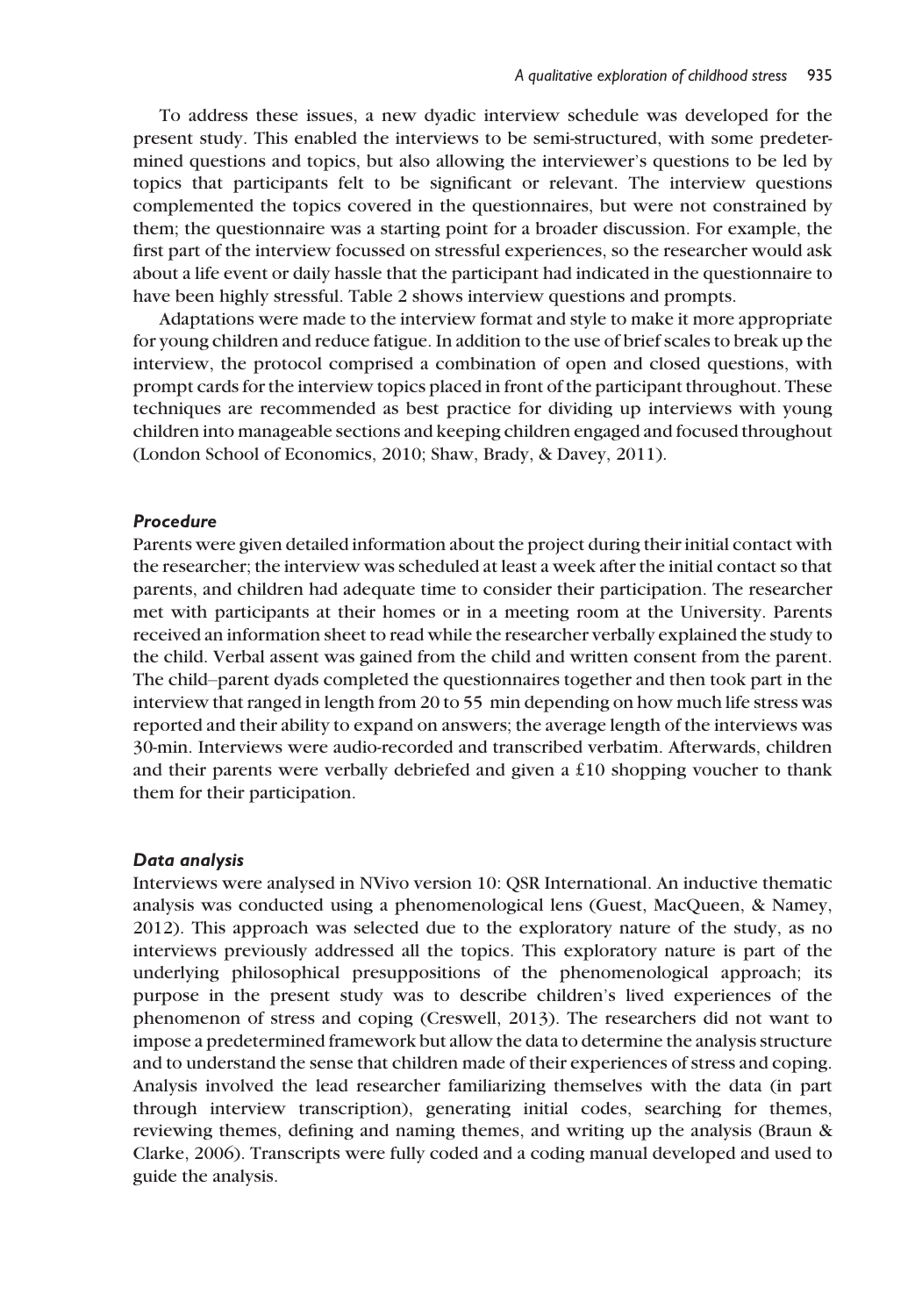## Inter-rater reliability

Two independent qualitative researchers coded six of the transcripts (15% of the data) chosen at random. The lead researcher met with each coder to compare all the codes created. Any codes that appeared in one person's analysis but not the others were discussed, and a decision made about their inclusion. This method of code checking (Silverman, 2013) yielded a high level of congruence in the codes developed by the coders and lead researcher; all original codes were agreed upon, the wording of five codes was improved upon, and five new codes were included in the analysis. For further details of how the study complied with quality criteria please, see the Appendix which maps the study to the COREQ criteria of reporting qualitative research.

# Results

Four overarching themes emerged from the data: (1) navigating the social minefield; (2) pressure to thrive in the modern world; (3) fear of the unknown; and (4) learning life's lessons. The first two themes represent the broader social elements of children's stress experiences, whereas the latter two themes reflect more individual features of children's experiences. Each theme encapsulates two to four candidate themes (see Figure 1).

All quotations are verbatim and in order to maintain anonymity, identified by a participant number alongside 'C' for child participants and 'P' for parents. The participant identification number for each parent corresponds to their child's identification number, for example, P1 is the parent of C1 and so on.



Figure 1. Visual representation of the overarching themes and associated candidate themes from the thematic analysis of the data.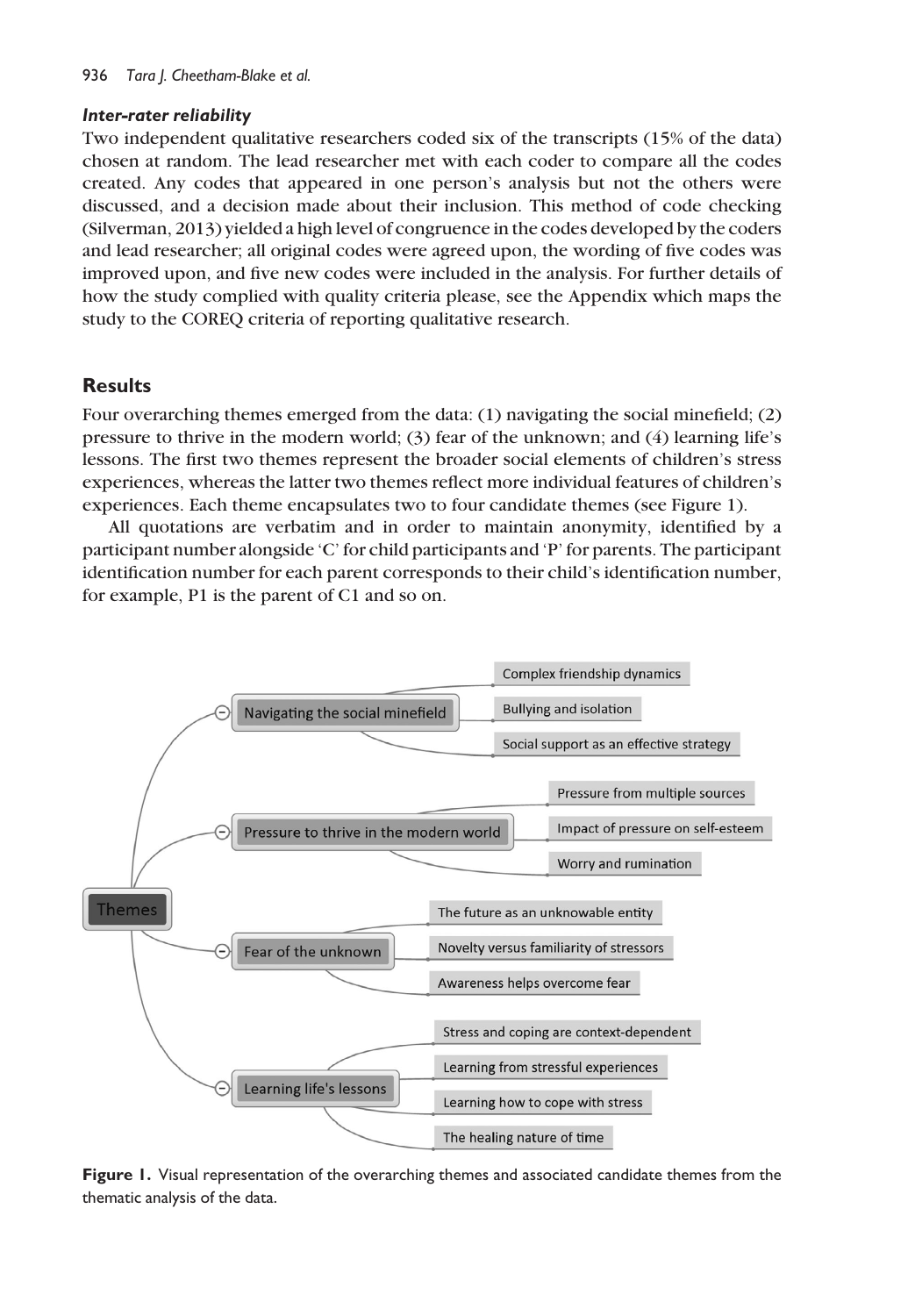## 1. Navigating the social minefield

For many children in this study, their social world was a difficult area of their lives to navigate. Managing dynamic relationships with people was an important skill for children to learn, especially as their relationships with friends were often far from smooth. Bullying was also a source of stress for children, particularly in relation to the negative feelings that result from bullying, and the potential reasons for its occurrence.

#### Complex friendship dynamics

The dynamic and changing nature of children's friendships was evident in how they spoke about their friends, for example, 'sometimes he annoys me but sometimes he's also my friend' (C10). Friendship was seen as fluid, with falling out as a normal everyday part of friendship. Despite their frequency, these fallings out were not taken lightly. Children found falling out upsetting, difficult, and stressful with several participants referring to fallings out as 'break ups' (C7, C23). In these children's narratives, friendships were restored after parents or teachers intervened (C22, C29, C30, C35), children talked through their problems (C20), or forgot about the falling out (C38).

Levels of friendship and the social hierarchy were an interesting feature of the interviews. Distinctions were made between 'best' friends and regular friends (C23). 'Enemies' was a term used by some participants (C26, C28). There appeared to be a need to categorize friends based on closeness in a personal social ranking or hierarchy, with fallings out often occurring when a friend's actions suggested they did not value their place in the social ranking (C26).

#### Bullying

Many children experienced negative social interactions such as bullying. The bullying described in the interviews ranged from mean comments and disrespectful behaviour, 'she would also back-chat you and be horrible about people' (C1), destruction of personal property, 'it's like [participant] had this thing that he thought was cool so they wanted to destroy it' (P6), and physical fighting and violence (P28). The language children used to describe bullying and its various forms are evidenced in this discussion between child and mother.

P : Your use of the term 'beat me up' also means speaking badly at you doesn't it (.) it's not only a physical activity (.) if they look at you in a certain way it means 'beat you up'

C : And they like talk about me (.) 'oh yeah [participant]'s a horrible person don't go and play with him' (.) just behind my back when I'm not there (C28 and P28).

Bullying often had very serious consequences, with some children being so worried that they could not eat or sleep (C1), feigning illness or running away from school to avoid the bullies, and even changing schools (C2, C6, C28). Often bullying led to feelings of exclusion and isolation (C6, C12, C23, C28, C31, C35).

Participants frequently discussed why they thought they were bullied, often because they were 'different' from other people (C28) or because the bullies were trying to hide their own insecurities (C36). One participant felt his bullying was caused by his perceived social standing and that when he moved schools he felt a change in his social status, 'a definite elevation, I'm not sure how to describe it but I was respected more. I was treated like a person' (C6).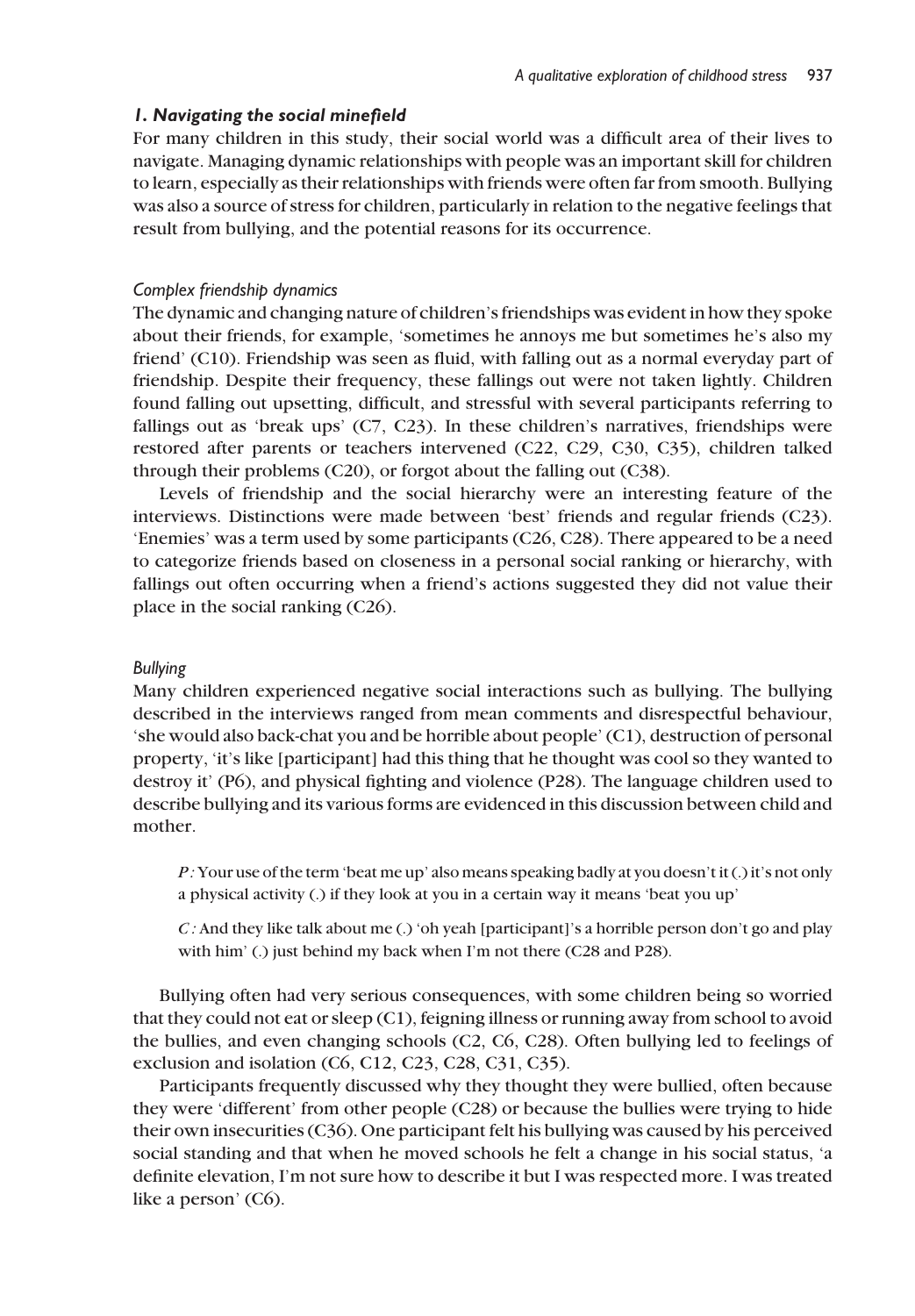#### 938 Tara J. Cheetham-Blake et al.

## 2. Pressure to thrive in the modern world

Children experienced pressure to do well at school, in extracurricular activities and taking responsibility for their own health; placed on them by themselves (internal pressure) and by those around them (external pressure). This pressure to thrive was shown to have positive effects (e.g., increased motivation and self-worth) and negative effects (e.g., negative self-esteem, worry, and rumination) on children's psychological well-being.

## Pressure from multiple sources

School-related pressure was a major feature of children's narratives, especially in relation to struggling with schoolwork in the classroom (C15, C17, C23, C31) and difficult homework (C21, C25, C29, C34). Examinations and revision were reported to be a particularly stressful aspect of school (C4, C21, C36).

Ever since year five almost the school's been preparing us for an exam to go to the same school, just into the senior school and then it all came down to this one day almost. It was a lot of pressure and it was quite stressful because we did lots of mock exams. (C36)

This participant's stress resulted from combined internal and external pressure, wanting to do well for himself but also feeling pressure from the school. Parental pressure also played a role in children's narratives, for example, participating in a sporting event that they did not want to take part in (C15).

Sources of pressure external to schoolwork included rehearsing for a play (C1), competing in gymnastics competitions (C16), public speaking as part of a role on the school council (C30), and health-related responsibility (C7). As children's perceived competence increased, they were given more responsibility for their own health, for example, in relation to food allergies (C7, C10) and avoiding situations which would exacerbate eczema by 'trying to make the right choices as to whether you should go on the field to play with your friends or just stay on the playground' (P5).

## Impact of pressure on self-esteem

The pressure to thrive could have a positive or negative effect on children's self-esteem and feelings of self-worth, depending on the coping strategies available to them. Many of the children were motivated to overcome adversity to demonstrate their self-worth to others and themselves, for example, one child went above and beyond when applying for an IT support role at school by preparing a presentation to show to her teachers (C27). In response to not doing well during a swimming lesson, one participant was primarily concerned about what others would think of their ability but soon positively reframed the situation in terms of future opportunities to showcase their skills:

I didn't have a good day, so I told myself not to worry because there's always another chance to prove that you're better than that particular Saturday. (C14)

Pressure to achieve can have a negative impact on children's well-being and selfesteem. Some parents felt that the modern school system put too much pressure on young children and turned to alternative forms of schooling (such as forest schools) which were noted for their ability to improve children's self-esteem, feelings of self-worth, coping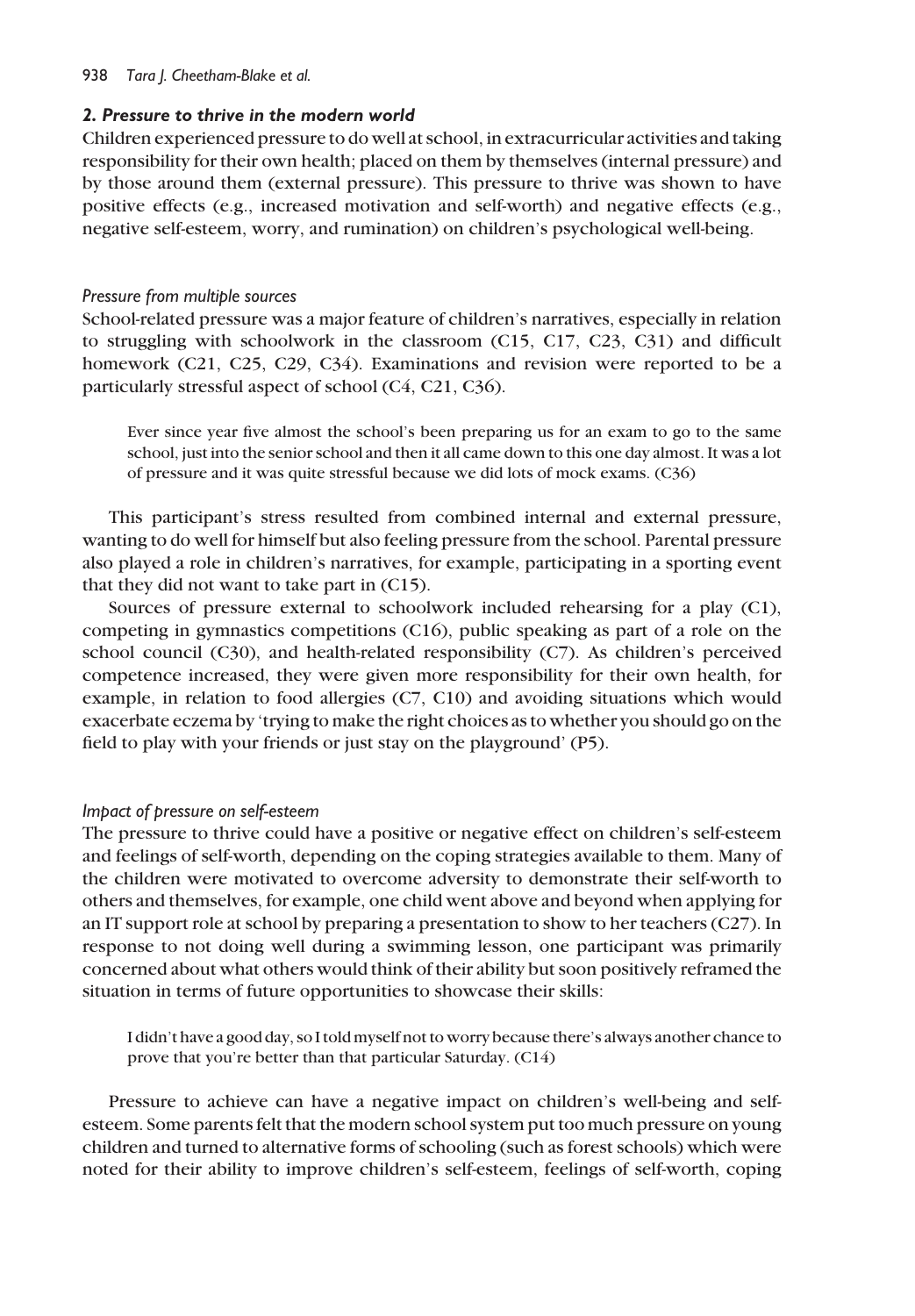strategies, and behaviour (P26, P28, P29) and provide a way for parents to introduce some balance into children's lives.

P : He was off school for one day a week to learn in a different way, in a different environment, and that helped with his emotional development and his ability to cope with stress and I think that has given him a lot of resilience, and he now knows he can cope with anything

C : I try to have positive thoughts and that helps (C13 and P13).

#### Worry and rumination

One of the negative outcomes of this pressure to thrive was worry and rumination, a key feature in the narratives of the children in this sample. Some participants remarked that they worried about everything (C31), and that worrying was a part of their daily life, 'every day I worry about something: school stuff, home stuff, everything' (C22). These worries and anxieties often transformed into rumination, with children dwelling on particular stressors. Parents commented on how their children ruminated on problems for a long time (P25) and one remarked that their child 'carries stuff with him' (P37). One of the features of rumination noted by children in the sample was how well they coped with things during the day but ruminated at night (C18, C31).

When I go to sleep I panic, like as soon as my head hits the pillow if I don't have internet and I can't go on YouTube, my head, I start on like a mini panic attack cos you think about everything and it's really annoying. You need to make your life perfect but it's never going to be perfect, but you really start panicking and it's not very nice (C18)

As shown here, rumination clearly has a negative impact on the participant's sleep and well-being. Although she does describe a distraction coping mechanism, her concerns about being good at everything and wanting to be perfect are an indication of the pressure that she feels. The type of distraction chosen by the participant (the internet and YouTube videos) could also be increasing the pressure to be perfect, as social media often perpetuates a positive bias with contributors only presenting highlights of their life.

## 3. Fear of the unknown

Unknown stressors were a significant feature of children's narratives about their experiences of stress, particularly in relation to coping. If a stressor was familiar, it was deemed as easier to cope with whereas a novel stressor was harder to adapt to. A strategy that was found to be helpful for dealing with unknown future stressors was increasing awareness through information gathering.

## The future as an unknowable entity

The unknowable and unpredictable nature of the future can lead to feelings of worry. Children are still learning about stress and how to cope with it and therefore have fewer experiences to draw on to make estimations about the future. Children reported worrying about major life events, such as changing schools (C13, C26), a parent being away for long periods of time (C7, C34), and parents changing their jobs (C30, C31). Smaller hassles that affected children's daily routines were also found to be stressful, for example, when a participant was summoned to the head teacher's office but did not know why. In this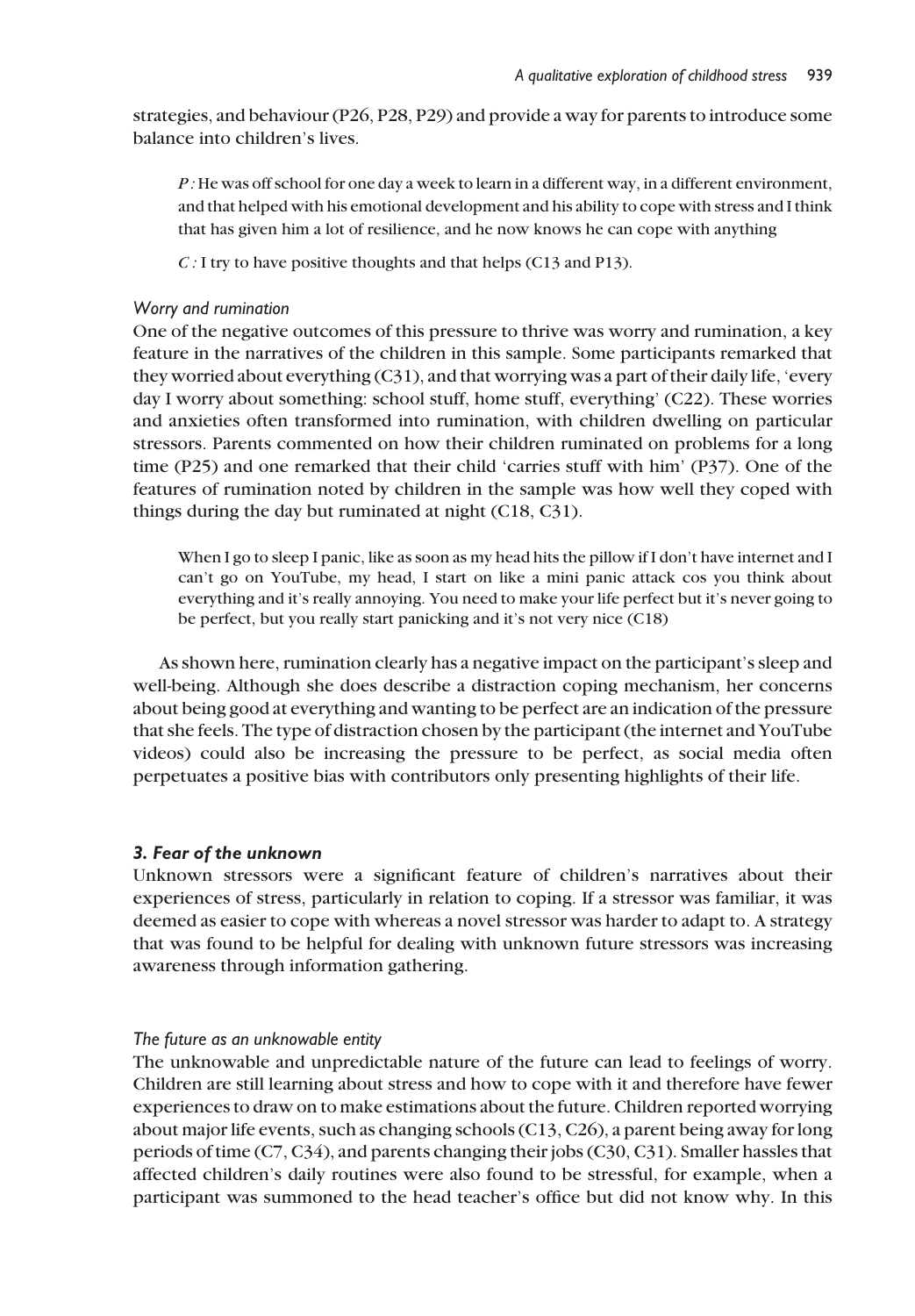extract, it is evident that it was the unknown nature of the situation that made the experience more stressful.

I went in and I was quite scared cos I didn't know what I was going to talk to her about, and I thought it was a different situation that I was going to talk to, but it was a situation I wasn't actually ready for (C20)

## Novelty versus familiarity of stressors

Experiencing an event for the first time can feel more challenging than an event that is familiar, and this link between stress and novelty was referred to by several of the participants.

I felt really scared and nervous [about giving a speech] cos it was my first time standing in front of the class. Other people like my friend, it's about like her fourth time and it was my first (C30)

Numerous participants remarked on stressful situations which they were familiar with, such as people making mean comments to them: 'cos it happens so frequently I don't really feel that offended' (C8) and in response to a recurring illness 'I can cope because I had it a lot' (C15). Familiarity with an event, even an unpleasant one such as bullying or illness, made participants better able to cope with it. Therefore, experiencing stress can sometimes have beneficial outcomes in terms of reducing novelty and improving coping strategies.

## Awareness helps overcome fear

One method for making novel or unknown situations more bearable for children was through increasing awareness and knowledge by gathering information about the stressor. One participant described, with great insight, the benefit of awareness for her ability to cope with her father's terminal illness and death.

I already knew that he had an illness though so that kind of helped, but I know a few people who have had it happen sudden...they don't like to talk about it cos, he literally just died, their dad died just suddenly, they didn't have any warning (C1)

This participant noted the benefit of knowing that the death was going to happen and being able to mentally prepare for it, comparing her advance knowledge favourably to the experience of someone whose father died unexpectedly. This participant's ability to positively reframe an immensely stressful experience, and even point to others for whom the situation was worse, highlights how well she has coped and the resilience to adversity she displayed.

Enhancing awareness through information gathering was found to be a helpful coping mechanism by many of the participants, for example, one participant asked his older sister questions about the new school he was starting so he could prepare for his first day (C16). Increasing awareness using the knowledge and expertise of others was a source of comfort, particularly in relation to novel experiences, such as a school caving trip, 'they were really prepared. They made us hold on to a rope so we'd know where we were going' (C1).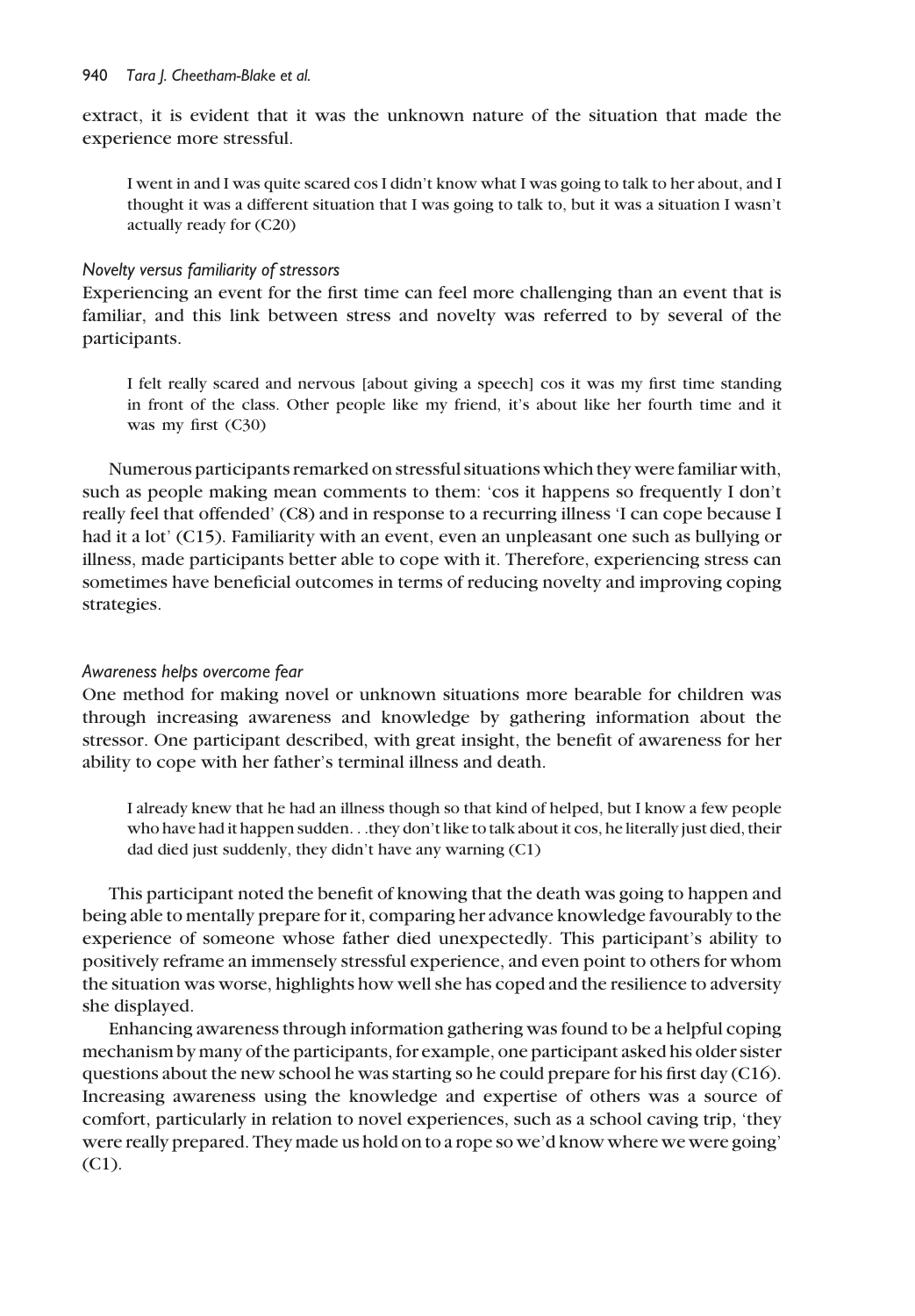## 4. Learning life's lessons

The context-dependent nature of stress was evident in children's narratives with an emphasis placed on how major life events and daily hassles were perceived differently by different people. The ability to learn from stressful experiences and how to cope with stress are two important life lessons that can be acquired during this time. The passage of time was also found to be helpful in children's recovery from stress.

## Stress is context-dependent

The type of stressor was frequently noted when children discussed the context of their stress and coping, for example, whether the stressor was a major life event or a daily hassle. For some participants, major life events were more stressful than daily hassles, 'he copes very well with the day to day stuff but if there's a big change coming he gets anxious about that' (P32). Conversely, some children were fully capable of dealing with major life stress but did not cope well with daily hassles and stressors (P2, C11, C18, C36): 'I'd say that some of the day to day roller-coasters of emotions can be quite stressful' (P20). Similar comments were made by other parents who had noticed that their children struggled most with daily hassles, such as falling out with siblings which 'has the biggest continued impact on her, on an almost daily basis' (P5, also C5, C7, P17).

# Learning from stressful experiences

Children experience a wide range of adversities which, although stressful, can be beneficial in terms of learning life skills. For example, one child's experience of bullying was very upsetting but the parent hoped that it could also be viewed as a learning experience, 'I like to think that, in the long term, she will learn lots from it' (P2). In the sample, parents often commented on the importance of children viewing their stressful experiences as life lessons. Examples included a bad gymnastics competition being a way to learn that more practice was needed for the next competition (P20) and that some children may appear overly confident about an exam to hide their own nerves which is a 'useful life lesson as you learn the filter to put on that stuff' (P36). Children also used this technique themselves, as one child explained, being told off by a teacher, 'it feels bad but it also feels ok because it means that if you get told off you know that for next time you don't do that' (C27).

## Learning how to cope with stress

Problem-focussed coping skills such as problem-solving, cognitive restructuring, and social support were widely used by participants and this was encouraged by parents. Participants sometimes used several coping strategies to deal with a problem, which takes the form of problem-solving and cognitive restructuring in the example below.

I think he's more of a try to sort out the problem, try to see why it went wrong so that it doesn't happen the next time, definitely tries to control himself. He does try and see the good things, you try and see what you can learn from it don't you? (P16)

Over half of the participants reported using social support as a coping mechanism during times of stress. For several participants (C1, C38), it was not just the act of sharing their problems with another person that they found beneficial, but the process of feeling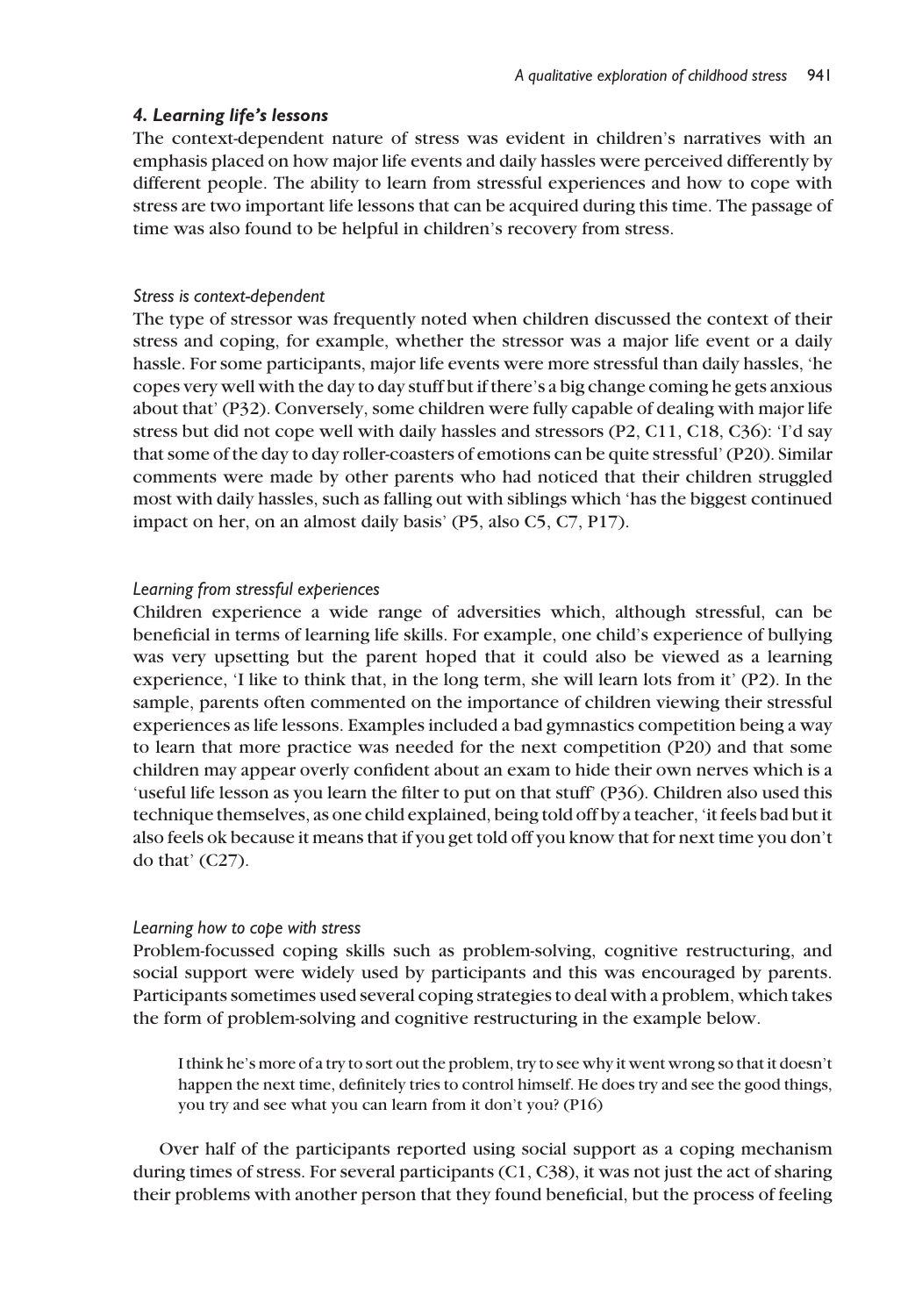listened to, understood, and receiving reassurance. Verbal reassurance included assuring children that things would be okay (C38), that when bad things happened 'it's not the end of the world' (C17, also C37), and help with refocussing and restructuring their thoughts in a more positive way (P14, P36). Reassurance was also gained through physical closeness; for some participants, merely being in the presence of their social companions was comforting (C16) and playing with friends helped distract them (C11, C32). Hugging was something that many children found particularly comforting, whether it was hugging their parents, friends, pets, or favourite toys (C15, C17, C20, C26, C31).

Emotion-focussed coping strategies were also discussed by children and their parents, for example, blaming others, repressing negative thoughts, crying, shouting and screaming, smashing things, fighting, and violence towards oneself.

One more tactic that I sometimes do, I'll go outside sometimes and like smash a ball, kick the ball as hard as I can or something. If you're all contained just let it all out and then once I run around and get tired that's when the problem goes away (C10)

For this participant, releasing anger by kicking an inanimate object was a cathartic experience that helped him to recover from stressful experiences. Another cathartic experience for many participants was crying, allowing them to release their feelings and diminish the impact of the stressor (C35). Creative techniques such as drawing and writing about one's feelings were also used as a form of emotional expression to aid coping (C10, C20).

Avoidant coping strategies used by the participants included finding distractions, trying to forget the problem, dealing with problems alone, keeping quiet, leaving stressful situations, and blaming oneself. Distractions were frequently alluded to by the participants (C3, C6, C12, C17, C26, C37) and were found to be particularly helpful, for example,

We've been trying to teach him if you just try and do something that makes you feel good, to take your mind off it, like skateboarding. (P37)

# The healing nature of time

Another key life lesson discussed in the interviews was the importance of the passage of time for coping with, and moving on from, stressful events. Some of the participants were acutely aware of how their feelings towards a stressor had changed over time, knowing that they felt differently now to how they felt when they had encountered a stressful situation in the past (C8), even those who had encountered very serious stressors, such as the death of a parent.

But now I deal with it so much better, it's kind of like it happened, it's finished, it's done and everyone's always like 'are you okay' and I'm like 'it happened two years ago, it's gone, don't worry. (C1)

Mostly, parents tried to encourage their children in this behaviour as moving on was seen as advantageous, and children were aware of their parents preference for this approach (C7, C29), as opposed to dwelling on past events which 'belong in the past' (P32). Many parents remarked on their child's ability to cope with stress and move on, with their children's comments reflecting their own capacity for resilience (C2, C6, C8, C10, C13).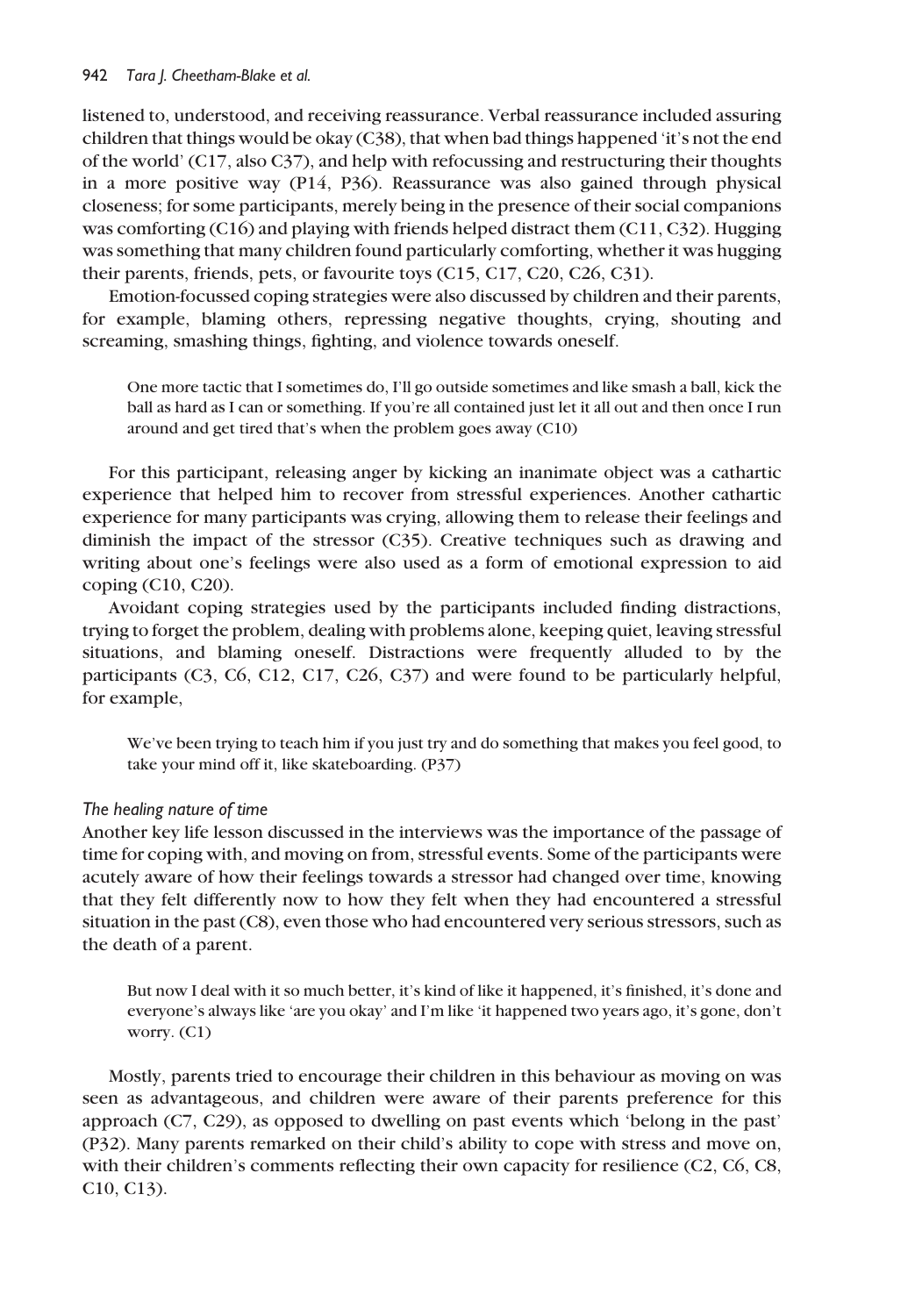# **Discussion**

#### 1. Navigating the social minefield

This theme highlighted the importance of successfully negotiating social relationships with friends, parents, and in many children's cases, bullies.

Managing complex relationships and social hierarchies makes up a considerable proportion of the early life stress and adversity experienced by young children. This finding is supported in evolutionary psychology, with the power dynamics and social dominance created by social hierarchies regarded as a major source of psychosocial stress with health implications for childhood (Hawley, 2015) and adolescence (Koski, Xie, & Olson, 2015).

Bullying was mentioned throughout children's narratives, which is unsurprising given that 22% of young people have reported being bullied and 22% have witnessed bullying (Annual bullying survey, 2018). It was evident that bullying had a negative psychological impact on children, principally through increasing their feelings of isolation and exclusion. Previous work suggests that if children do not learn how to cope effectively with social stressors (e.g., bullying), it can have an impact on their physiological, as well as psychological, health (Knack, Jensen-Campbell, & Baum, 2011). Bullying and stressful social relationships were mentioned by both genders.

Interventions created to build resilience in young people often focus their efforts on increasing positive peer relationships along with other skills such as self-efficacy, creativity, and coherence, illustrating the importance of being able to successfully navigate social relationships (Waaktaar, Christie, Helmen Borge, & Torgersen, 2004). Similar findings have been found in research with adolescents which show that close friendships and perceived friendship quality were associated with higher resilience (Graber, Turner, & Madill, 2015). Higher feelings of social belonging were also correlated with fewer instances of physical illness, showing the impact of social relationships on health (Began & Turner-Cobb, 2012).

#### 2. Pressure to thrive in the modern world

This theme demonstrated the multiple sources of pressure that children experience and how this pressure could have a positive or negative impact on children's well-being.

Pressure for children to thrive came from themselves and others and applied to multiple areas of their lives, including school, extracurricular activities, and taking responsibility for their own health. Research with adolescents has found similar diversity in sources of pressure, for example, peer pressure, home life, school performance, and adult responsibilities (Moksnes, Moljord, Espnes, & Byrne, 2010). These varied and substantial stressors during childhood have led some researchers to suggest that children are being 'hurried' to grow up too quickly (Elkind, 2001). Just as social interactions were found to be difficult to navigate, they could contribute to the pressure to achieve that children feel.

Such pressure can have a positive or negative effect on children's self-esteem and feelings of self-worth, depending on their coping resources. Research has placed an emphasis on children's personal resources for coping and resilience particularly enhancing skills such as self-efficacy, creativity, and self-regulation, which can help children to succeed under pressure (Lavoie, Pereira, & Talwar, 2014; Waaktaar et al., 2004; Yendork & Somhlaba, 2015). The relationship between coping and self-esteem is also bidirectional with high self-esteem helping lead to successful coping in adolescents confronted with a social stressor (Moksnes et al., 2010).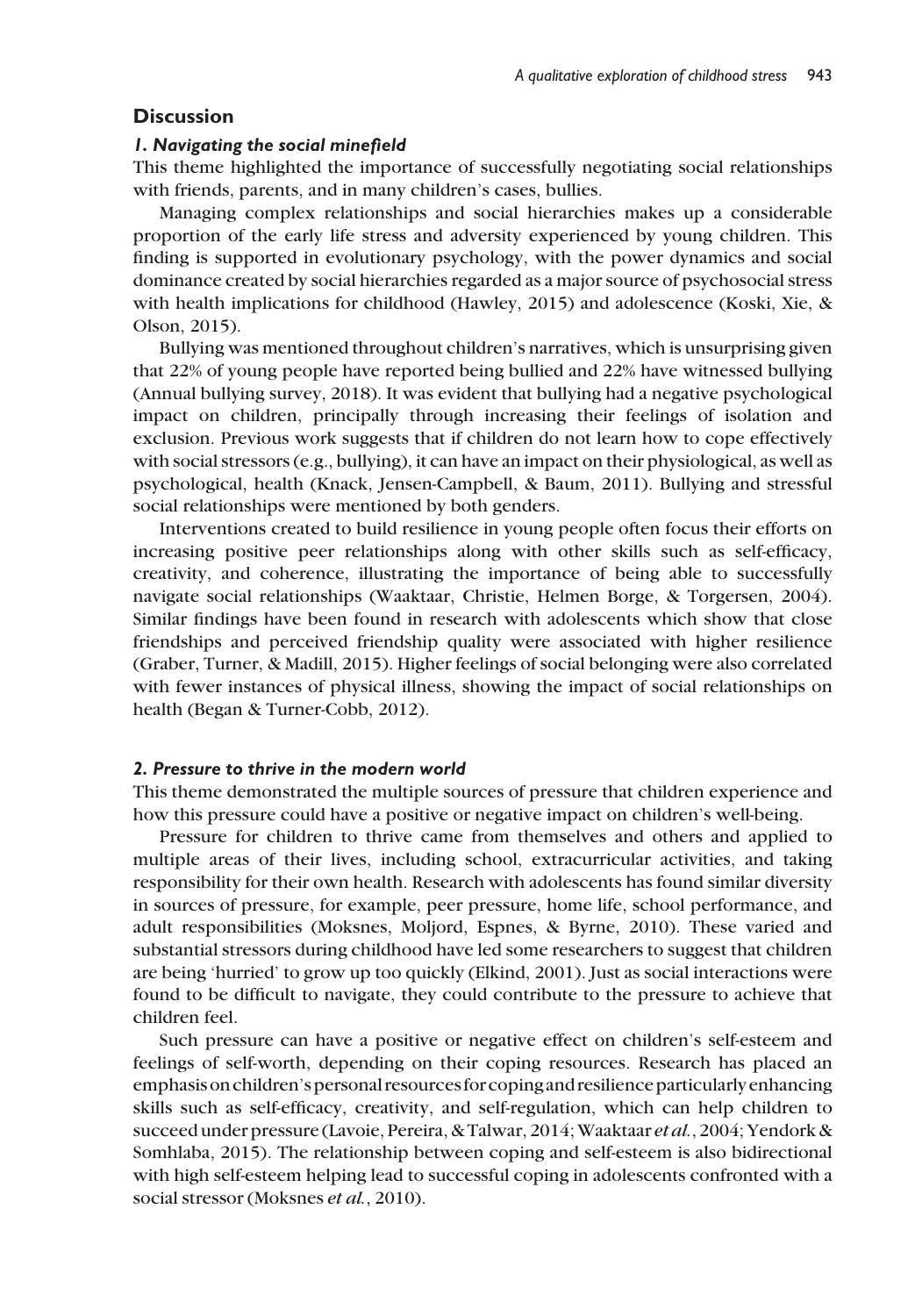Pressure to thrive can also have a negative impact on children, leading to worry and rumination. Striving to achieve goals can be taxing on children's coping resources (Masten, 2014). Similarly, the act of striving for perfection can cause intense distress if the goals are not achieved, with rumination acting as a mediating factor in this relationship (O'Connor, O'Connor, & Marshall, 2007).

#### 3. Fear of the unknown

This theme outlined the stress created by the unknown, how children cope with familiar and novel stressors differently, with information gathering highlighted as a coping mechanism for novel stressors.

The present study suggests that not knowing the outcome of a situation can be stressful and worrying. This finding is supported in the wider literature, with fear of the unknown being a major worry during childhood hospitalization (Hart & Bossert, 1994). Coping was enhanced if the stressor was familiar rather than novel, for instance, when children encounter positive early experiences, these events shift from novel to familiar, which enhances their coping ability (Kent, Davis, & Reich, 2014). Problem-focussed coping strategies such as information gathering are able to enhance awareness in the face of unknown stressors, for example, children awaiting surgery (Thompson, 1994).

#### 4. Learning life's lessons

This theme highlighted how children respond differently to major and minor life stresses, with learning about stress and how to cope with it given as two important life lessons, along with the healing nature of time.

Stress and coping theories have emphasized the impact of the characteristics of the stressor on coping ability, suggesting the context-dependent nature of stress and coping (Lazarus & Folkman, 1984). The coping conceptualization used in the present research is the three-factor model encompassing problem-focussed coping, emotion-focussed coping, and avoidant coping (Lazarus & Folkman, 1984; Spirito et al., 1988; Turner-Cobb & Steptoe, 1998). All three forms of coping were reported by children in the sample, with varying degrees of success in helping them cope with stress. There was no difference in the coping strategies used by boys and girls; both genders used a mixture of coping strategies. The success of different coping strategies is situational and person dependent. Successful coping could be part of the pathway to developing resilience, for example, by reducing negative chain reactions and the negative impact of stress (Rutter, 1999). Individual differences (e.g., personality), sensitivity to context and environment are also factors in the development of resilience (Boyce & Ellis, 2005; Lionetti et al., 2018; Masten, 2014).

In the present study, social support from friends and family was reported as a useful coping strategy for children when faced with a variety of stressors. Much work has focussed on parental social support; however, one study linked both friend and family social support to higher levels of resilience in children who have experienced early life adversity (Yendork & Somhlaba, 2015). A review of children's resilience and adversity found that children who relied on parental or caregiver social support coped more successfully with early life adversity (Masten, Best, & Garmezy, 1990). The involvement of parents in the development of children's coping resources was a prominent feature in the narratives, for example, helping children to learn and use certain coping strategies such as reframing stressful experiences as positive life lessons.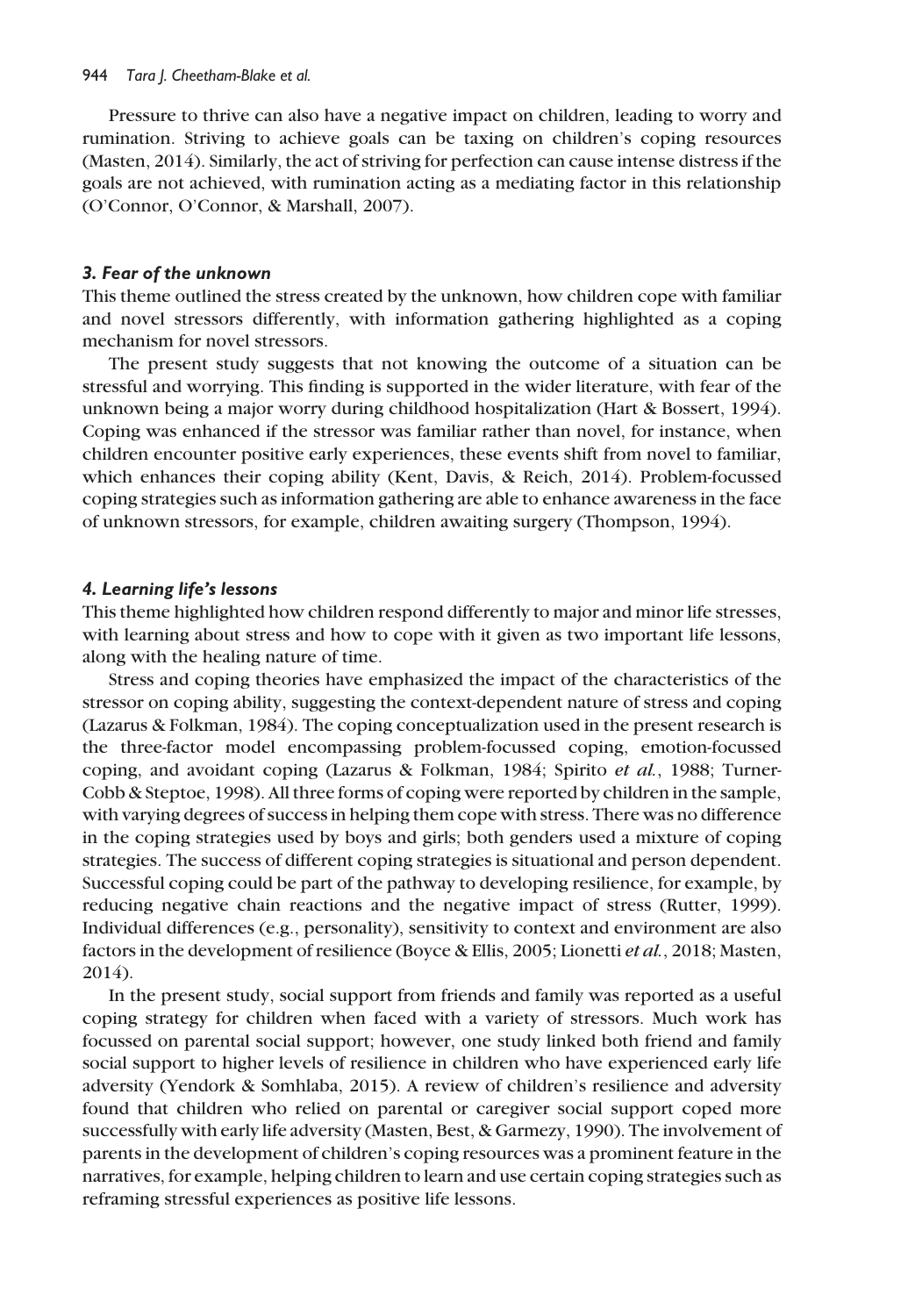The passing of time was found to help children recover from stressful experiences, perhaps by letting go of stressful experiences or developing resilience. Research has highlighted the importance of both time and stressful experiences for the development of resilience (Egeland, Carlson, & Sroufe, 1993).

#### Strengths and limitations

The present study is the first to investigate children's experiences of stress and coping using dyadic child–parent interviews, and it provides a unique discourse on issues of importance to young children. Using this method allowed for story scaffolding and a deeper understanding of child and parent perspectives on stress; these four themes formulated in analysis are supported by the wider literature. The study benefitted from a large sample size, unusual for qualitative psychology research. The sample of 38 children and 38 parents allowed for a comprehensive exploration of the topics from which complementary and divergent narratives could be established.

Despite efforts to recruit a diverse sample, participants were predominantly from higher SES backgrounds in a small relatively affluent geographical area. Future research would benefit from using a broader SES sample and sampling populations across different cultures, to examine whether the themes found in the present study apply across a broader range of backgrounds. Future research could also consider the gender of the parent being interviewed and the impact this may have on children's narratives. Although efforts were made to reduce study fatigue, many topics were covered, in interview which could have been tiring for young children. Coverage of fewer topics may have enabled greater depth to be examined.

#### Applications of the research

The findings of this research have implications for policy and practice, particularly for services that work directly with young people such as schools and mental health services (e.g., CAMHS). Considering the person and context-dependent nature of stress and coping strategies is crucial if children are to successfully cope with and thrive following stressful early experiences. The findings from this study contribute to existing knowledge that could be used to develop a toolkit for children, their parents, schools, and services that acknowledges individual differences and parental input in coping with stress.

The use of child–parent dyadic interviews provides a valuable methodological approach in health psychology research, as evidenced by the deepened understanding of stress experience in children and the potential health interventions this enables.

## Acknowledgements

The authors would like to acknowledge the children and parents who took part in this research. The authors would like to thank Tamsyn Hawken for coding a subsection of the data and for her assistance with transcription, and Imogen Cobb for assistance with transcription. The research was conducted as part of a University of Bath Research Studentship funded PhD programme.

# Conflict of interest

All authors declare no conflict of interest.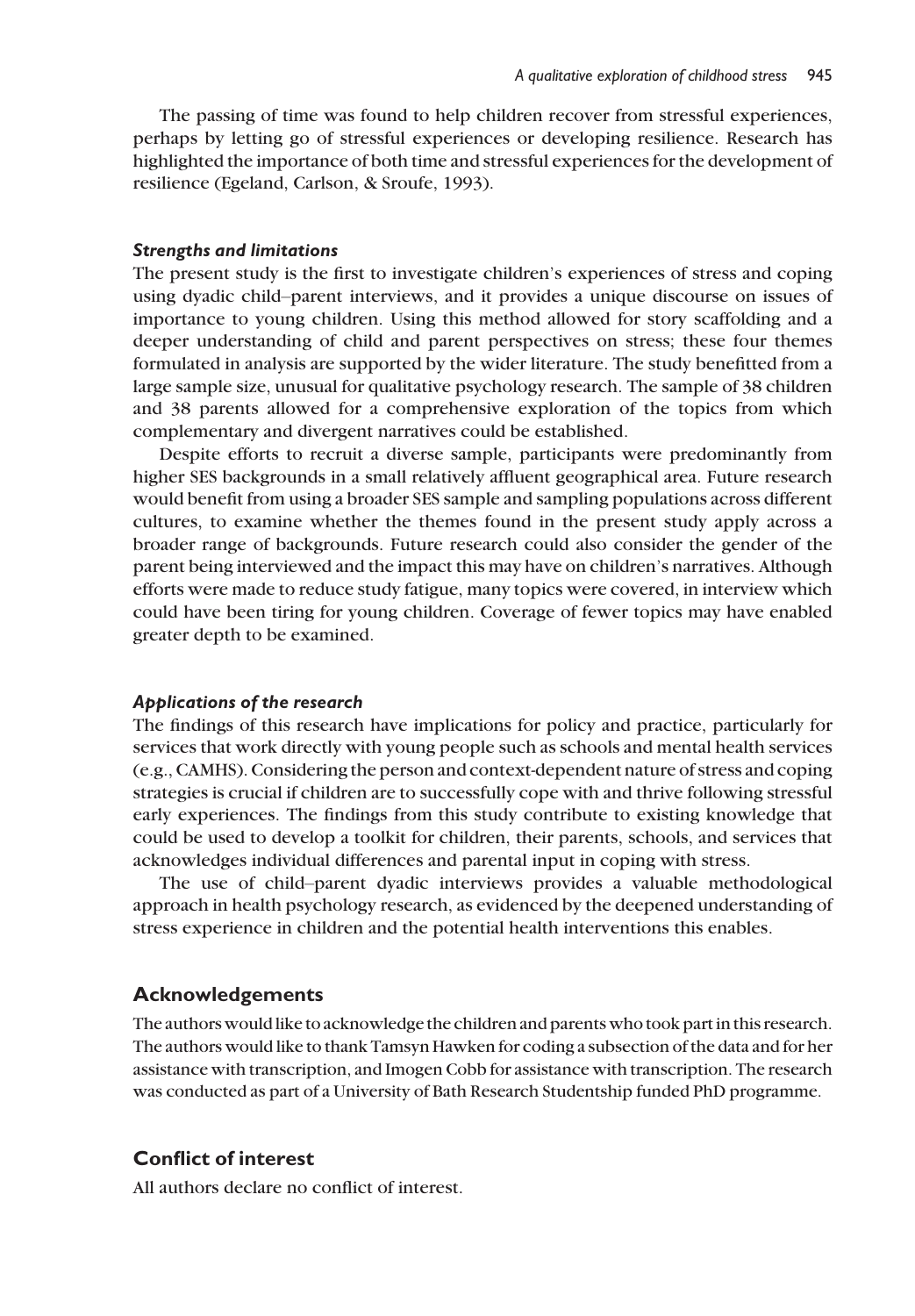# **References**

- Aldwin, C. M. (2009). Developmental studies of coping. In The Guildford Press (Ed.), Stress, coping, and development: An integrative perspective (pp. 271–304). London, UK: The Guildford Press.
- Annual bullying survey (2018). The annual benchmark of bullying in the United Kingdom. Brighton, UK: Ditch the Label Anti-Bullying Charity.
- Began, F. M., & Turner-Cobb, J. M. (2012). The need to belong and symptoms of acute physical health in early adolescence. Journal of Health Psychology, 17, 907–916. [https://doi.org/10.1177/](https://doi.org/10.1177/1359105311431176) [1359105311431176](https://doi.org/10.1177/1359105311431176)
- Boyce, W. T., & Ellis, B. J. (2005). Biological sensitivity to context: I. An evolutionary-developmental theory of the origins and functions of stress reactivity. Development and Psychopathology, 17, 271–301.<https://doi.org/10.1017/S0954579405050145>
- Braun, V., & Clarke, V. (2006). Using thematic analysis in psychology. Qualitative Research in Psychology, 3(2), 77–101.<https://doi.org/10.1191/1478088706qp063oa>
- Braveman, P., & Barclay, C. (2009). Health disparities beginning in childhood: A life-course perspective. Pediatrics, 124, 163–175.<https://doi.org/10.1542/peds.2009-1100D>
- Cheetham, T. J., & Turner-Cobb, J. M. (2016). Panel manipulation in social stress testing: The Bath Experimental Stress Test for Children (BEST-C). Psychoneuroendocrinology, 63, 78–85. <https://doi.org/10.1016/j.psyneuen.2015.09.013>
- Cheetham-Blake, T. J., Turner-Cobb, J. M., Family, H. E., & Turner, J. E. (2019). Resilience characteristics and prior life stress determine anticipatory response to acute social stress in children aged 7-11 years. British Journal of Health Psychology, 24(2), 282-297. [https://doi.](https://doi.org/10.1111/bjhp.12353) [org/10.1111/bjhp.12353](https://doi.org/10.1111/bjhp.12353)
- Creswell, J. W. (2013).Qualitative inquiry and research design: Choosing among five approaches (3rd ed.). Thousand Oaks, CA: Sage.
- Docherty, S., & Sandelowski, M. (1999). Focus on qualitative methods: Interviewing children. Research in Nursing and Health, 2, 177–185. [https://doi.org/10.1002/\(SICI\)1098-240X](https://doi.org/10.1002/(SICI)1098-240X(199904)22:2<177:AID-NUR9>3.0.CO;2-H) (199904)22:2<[177:AID-NUR9](https://doi.org/10.1002/(SICI)1098-240X(199904)22:2<177:AID-NUR9>3.0.CO;2-H)>3.0.CO;2-H
- Egeland, B., Carlson, E., & Sroufe, L. A. (1993). Resilience as process. Development and Psychopathology, 5, 517–528.<https://doi.org/10.1017/s0954579400006131>
- Elkind, D. (2001). The hurried child: Growing up too fast too soon (3rd ed.). Cambridge, MA: Perseus.
- Gershon,A.,Hayward,C.,Schraedley-Desmond,P.,Rudolph,K.D.,Booster,G.D.,&Gotlib, I.H. (2011). Life stress and first onset of psychiatric disorders in daughters of depressed mothers. Journal of Psychiatric Research, 45, 855–862.<https://doi.org/10.1016/j.jpsychires.2011.03.016>
- Graber, R., Turner, R., & Madill, A. (2015). Best friends and better coping: Facilitating psychological resilience through boys' and girls' closest friendships. British Journal of Psychology, 107, 338– 358.<https://doi.org/10.1111/bjop.12135>
- Guest, G., MacQueen, K. M., & Namey, E. E. (2012). Applied thematic analysis. Thousand Oaks, CA: Sage.
- Hart, D., & Bossert, E. (1994). Self-reported fears of hospitalized school-age children. Journal of Pediatric Nursing, 9(2), 83–90.
- Hawley, P. H. (2015). Social dominance in childhood and its evolutionary underpinnings: Why it matters and what we can do. Pediatrics, 135(2), 31–38. [https://doi.org/10.1542/peds.2014-](https://doi.org/10.1542/peds.2014-3549D) [3549D](https://doi.org/10.1542/peds.2014-3549D)
- Hollingshead, A. A. (1975). Four-factor index of social status. New Haven, CT: Yale University.
- Holmes, T. H., & Rahe, R. H. (1967). The social readjustment rating scale. Journal of Psychosomatic Research, 11, 213–218.<https://doi.org/10.1037/t02251-000>
- Irwin, L.G., & Johnson, J. (2005). Interviewing young children: Explicating our practices and dilemmas. Qualitative Health Research, 15, 821–831.<https://doi.org/10.1177/1049732304273862>
- Kanner, A. D., Feldman, S. S., Weinberger, D. A., & Ford, M. E. (1987). Uplifts, hassles, and adaptational outcomes in early adolescents. The Journal of Early Adolescence, 7, 371–394. <https://doi.org/10.1177/0272431687074002>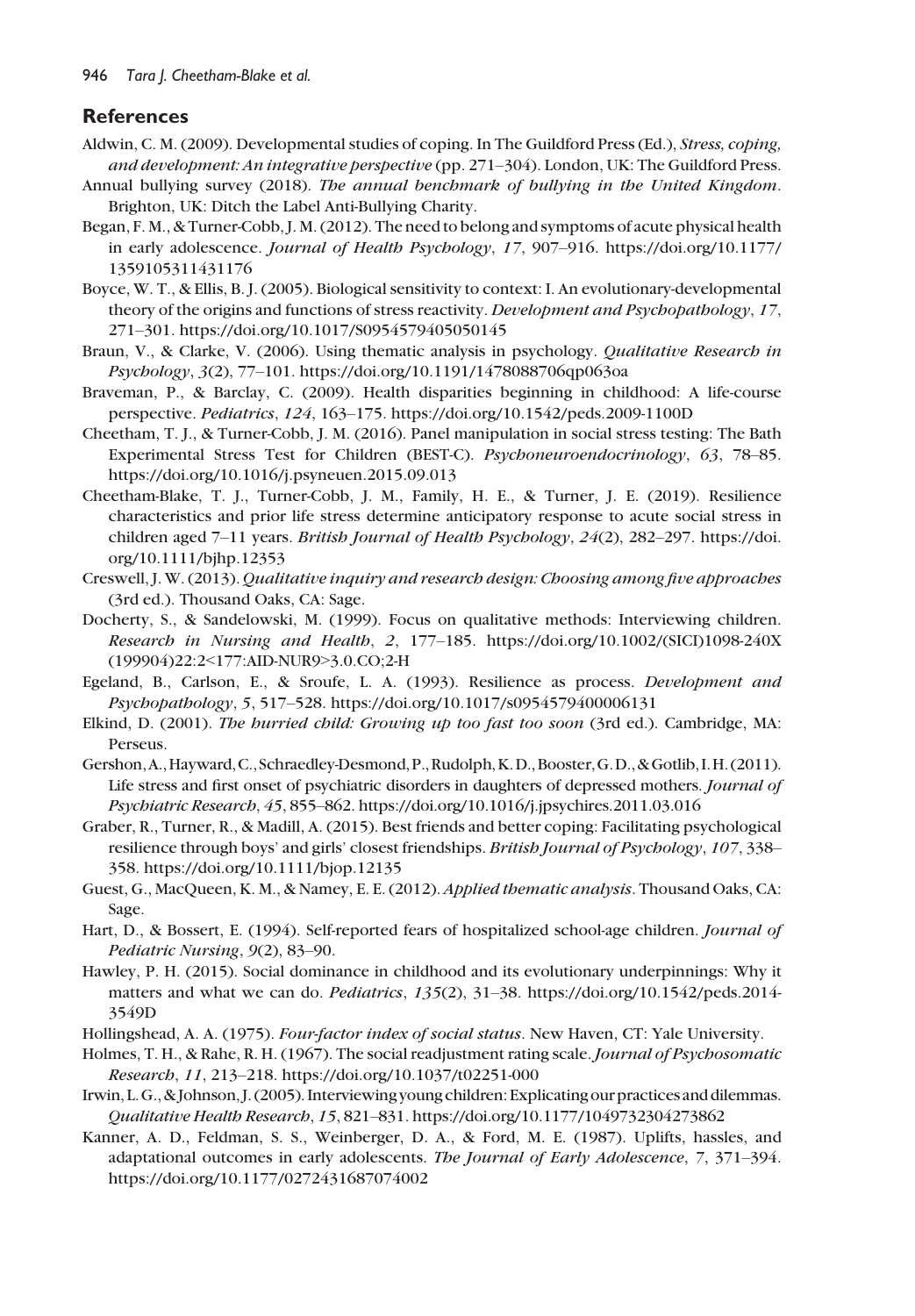- Kent, M., Davis, M. C., & Reich, J. W. (2014). The resilience handbook: Approaches to stress and trauma. New York, NY: Routledge.
- Knack, J. M., Jensen-Campbell, L. A., & Baum, A. (2011). Worse than sticks and stones? Bullying is associated with altered HPA axis functioning and poorer health. Brain and Cognition, 77, 183– 190.<https://doi.org/10.1016/j.bandc.2011.06.011>
- Koski, J., Xie, H., & Olson, I. R. (2015). Understanding social hierarchies: The neural and psychological foundations of status perception. Social Neuroscience, 10, 527–550. [https://doi.](https://doi.org/10.1080/17470919.2015.1013223) [org/10.1080/17470919.2015.1013223](https://doi.org/10.1080/17470919.2015.1013223)
- Lavoie, J., Pereira, L. C., & Talwar, V. (2014). Understanding healthy development in children and adolescents: Themes of resilience. American Psychological Association Newsletter. [https://doi.](https://doi.org/10.1037/e578812014-003) [org/10.1037/e578812014-003](https://doi.org/10.1037/e578812014-003)
- Lazarus, R. S., & Folkman, S. (1984). Stress, appraisal and coping. New York, NY: Springer.
- LeBovidge, J. S., Lavigne, J. V., & Miller, M. L. (2005). Adjustment to chronic arthritis of childhood: The roles of illness-related stress and attitude toward illness. Journal of Pediatric Psychology, 30, 273–286.<https://doi.org/10.1093/jpepsy/jsi037>
- Lionetti, F., Aron, A., Aron, E. N., Burns, G. L., Jagiellowicz, J., & Pluess, M. (2018). Dandelions, tulips and orchids: Evidence for the existence of low-sensitive, medium-sensitive and highsensitive individuals. Translational Psychiatry, 8(24), 1-11. [https://doi.org/10.1038/s41398-](https://doi.org/10.1038/s41398-017-0090-6) [017-0090-6](https://doi.org/10.1038/s41398-017-0090-6)
- London School of Economics (2010). Best practice guide: What are the best ways to interview children? Retrieved from [http://www.Lse.Ac.Uk/Media@lse/Research/EUKidsOnline/Be](http://www.Lse.Ac.Uk/Media@lse/Research/EUKidsOnline/BestPracticeGuide/FAQ15.Aspx) [stPracticeGuide/FAQ15.Aspx](http://www.Lse.Ac.Uk/Media@lse/Research/EUKidsOnline/BestPracticeGuide/FAQ15.Aspx)
- Masten, A. S. (2014). Ordinary magic: Resilience in development. New York, NY: Guildford Press.
- Masten, A. S., Best, K. M., & Garmezy, N. (1990). Resilience and development: Contribution from the study of children who overcome adversity. Development and Psychopathology, 2, 425–444. <https://doi.org/10.1017/S0954579400005812>
- Moksnes, U. K., Moljord, I. E. O., Espnes, G. A., & Byrne, D. G. (2010). The association between stress and emotional states in adolescents: The role of gender and self-esteem. Personality and Individual Differences, 49, 430–435.<https://doi.org/10.1016/j.paid.2010.04.012>
- Nurius, P. S., Green, S., Logan-Greene, P., & Borja, S. (2015). Life course pathways of adverse childhood experiences toward adult psychological well-being: A stress process analysis. Child Abuse & Neglect, 45, 143–153.<https://doi.org/10.1016/j.chiabu.2015.03.008>
- O'Connor, D. B., O'Connor, R. C., & Marshall, R. (2007). Perfectionism and psychological distress: Evidence of the mediating effects of rumination. *European Journal of Personality*, 21, 429–452. <https://doi.org/10.1002/per.616>
- Rutter, M. (1999). Resilience concepts and findings: Implications for family therapy. Journal of Family Therapy, 21, 119–144.<https://doi.org/10.1111/1467-6427.00108>
- Shaw, C., Brady, L., & Davey, C. (2011). Guidelines for research with children and young people. London, UK: National Children's Bereau Research Centre.
- Silverman, D. (2013). Doing qualitative research (4th ed.). London, UK: SAGE.
- Spirito, A., Stark, L. J., & Williams, C. (1988). Development of a brief coping checklist for use with pediatric populations. Journal of Pediatric Psychology, 13, 555–574. [https://doi.org/10.1093/](https://doi.org/10.1093/jpepsy/13.4.555) [jpepsy/13.4.555](https://doi.org/10.1093/jpepsy/13.4.555)
- Thompson, M. L. (1994). Information-seeking coping and anxiety in school-age children anticipating surgery. Children's Health Care, 23(2), 87–97. [https://doi.org/10.1207/](https://doi.org/10.1207/s15326888chc2302_2) [s15326888chc2302\\_2](https://doi.org/10.1207/s15326888chc2302_2)
- Turner-Cobb, J. M., & Steptoe, A. (1998). Psychosocial influences on upper respiratory infectious illness in children. Journal of Psychosomatic Research, 45, 319–330. [https://doi.org/10.1016/](https://doi.org/10.1016/s0022-3999(97)00311-5) [s0022-3999\(97\)00311-5](https://doi.org/10.1016/s0022-3999(97)00311-5)
- Waaktaar, T., Christie, H. J., Helmen Borge, A. I., & Torgersen, S. (2004). How can young people's resilience be enhanced? Experiences from a clinical intervention project. Clinical Child Psychology and Psychiatry, 9, 167–183.<https://doi.org/10.1177/1359104504041917>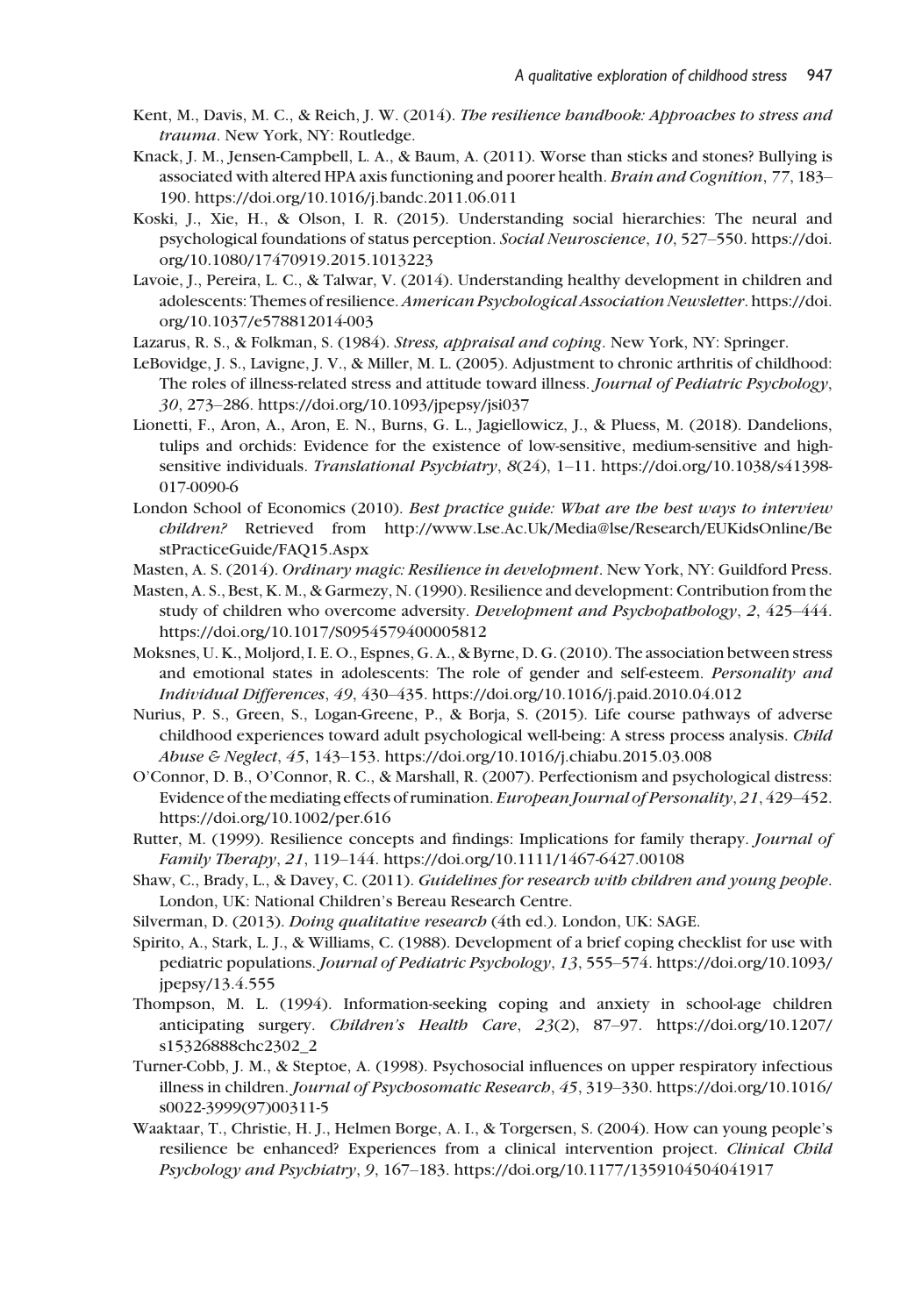- Wagner, C., Abela, J. R. Z., & Brozina, K. (2006). A comparison of stress measures in children and adolescents: A self-report checklist versus an objectively rated interview. Journal of Psychopathology and Behavioral Assessment, 28, 251–261. [https://doi.org/10.1007/s10862-](https://doi.org/10.1007/s10862-005-9010-9) [005-9010-9](https://doi.org/10.1007/s10862-005-9010-9)
- Yendork, J. S., & Somhlaba, N. Z. (2015). Do social support, self-efficacy and resilience influence the experience of stress in Ghanian orphans? An exploratory study. Child Care in Practice, 21, 140– 159.<https://doi.org/10.1080/13575279.2014.985286>

Received 17 January 2019; revised version received 21 July 2019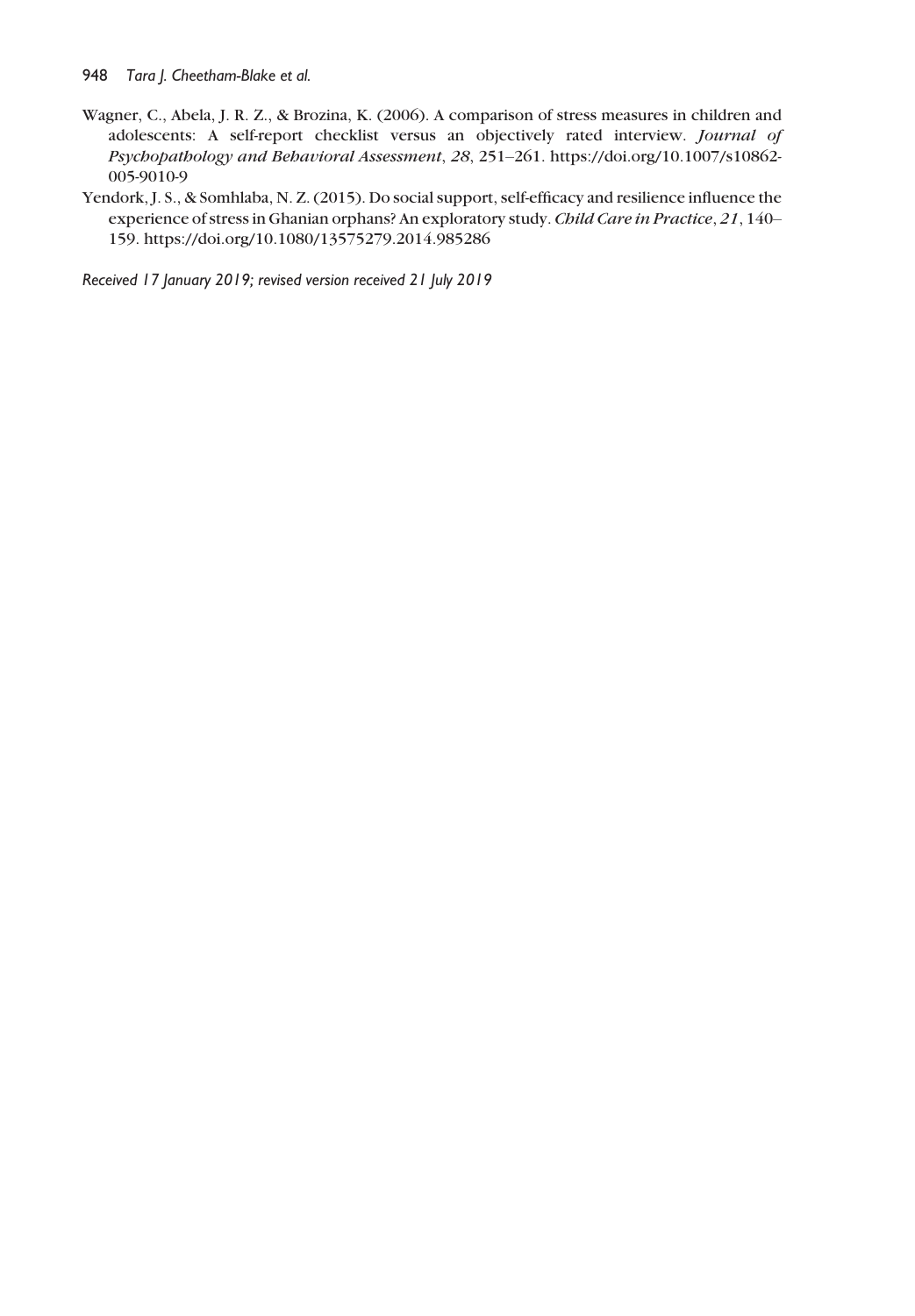| Domains                                                                | Item                              | Guide questions/description                                                  | Responses                                                                                                              |
|------------------------------------------------------------------------|-----------------------------------|------------------------------------------------------------------------------|------------------------------------------------------------------------------------------------------------------------|
| Domain 1: Research team and reflexivity<br>characteristics<br>Personal | I. Interviewer/facilitator        | Which author/s conducted the<br>interview or focus group?                    | The lead author (TCB) conducted the interviews                                                                         |
|                                                                        | 2. Credentials                    | What were the researcher's credentials?<br>For example, PhD, MD              | The researcher had completed a BSc and an MSc prior to data<br>collection                                              |
|                                                                        | 3. Occupation                     | What was their occupation at the time of<br>the study?                       | The researcher was a PhD student at the time of data<br>collection                                                     |
|                                                                        | 4. Gender                         | Was the researcher male or female?                                           | The researcher is female                                                                                               |
|                                                                        | and training<br>5. Experience     | What experience or training did the<br>researcher have?                      | The researcher had completed modules in qualitative and<br>quantitative methods during their BSc and MSc. Further      |
|                                                                        |                                   |                                                                              | methodological training was completed during the PhD.<br>The researcher had extensive experience working with          |
|                                                                        |                                   |                                                                              | young children and had completed previous projects with<br>child participants                                          |
| Relationship with<br>participants                                      | 6. Relationship established       | Was a relationship established prior to<br>study commencement?               | There was no relationship with participants (children and<br>parents) prior to the study commencement                  |
|                                                                        | 7. Participant knowledge of       | What did the participants know about                                         | Before the interviews were conducted the researcher                                                                    |
|                                                                        | the interviewer                   | the researcher? For example, personal                                        | explained the study and their reasons for doing it to the                                                              |
|                                                                        |                                   | goals, reasons for doing the research                                        | participants                                                                                                           |
|                                                                        | characteristics<br>8. Interviewer | about the interviewer/facilitator? For<br>What characteristics were reported | was reduced by using independent qualitative researchers<br>The lead researcher was the interviewer in the study. Bias |
|                                                                        |                                   | example, bias, assumptions, reasons,                                         | to code a subsection of the data. No assumptions were                                                                  |
|                                                                        |                                   | and interests in the research topic                                          | made by the researcher. The researcher had an academic                                                                 |
|                                                                        |                                   |                                                                              | interest in the topics                                                                                                 |

Appendix: COREQ criteria for reporting qualitative research Appendix : COREQ criteria for reporting qualitative research Continued Continued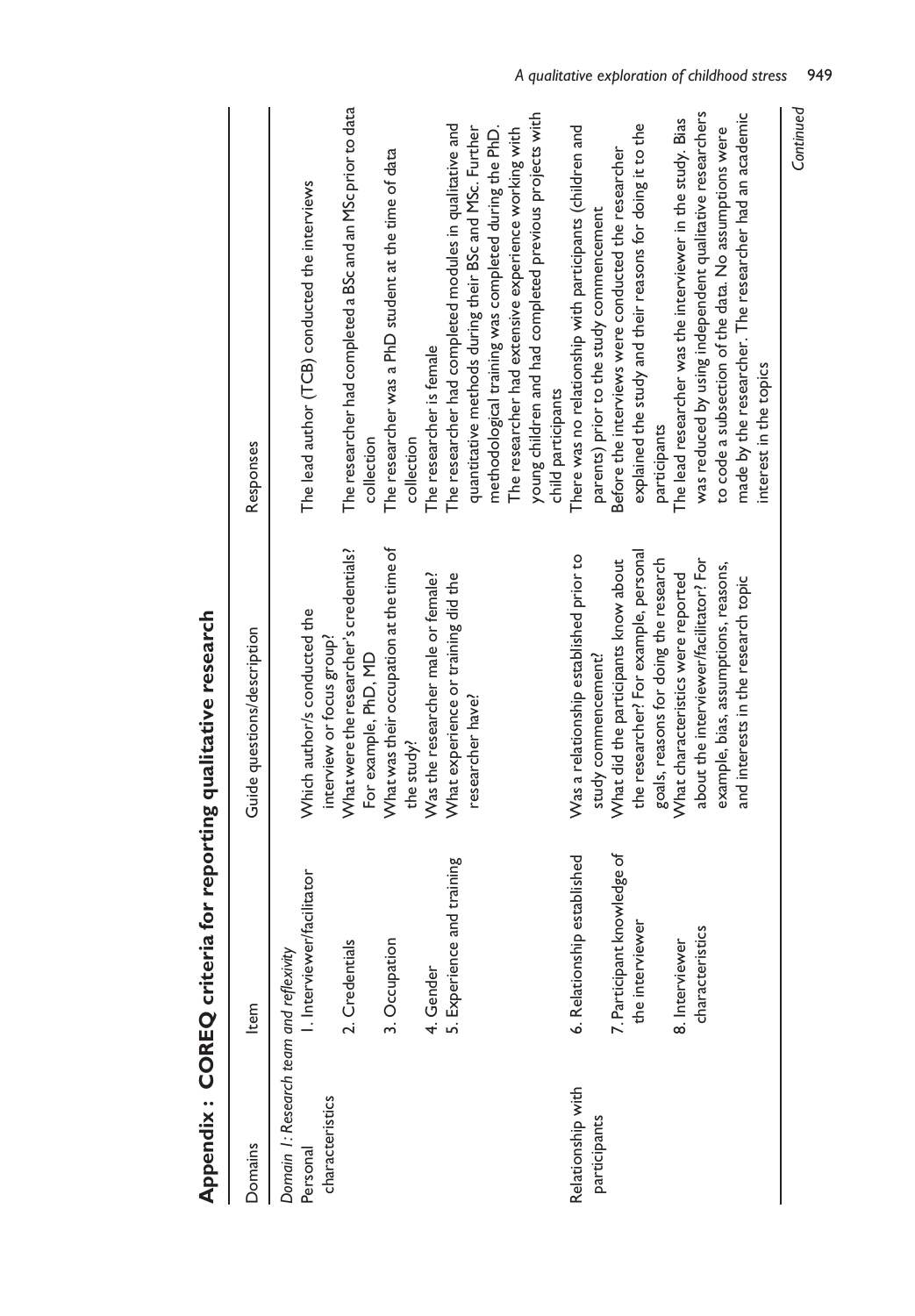| Appendix. (Continued)                              |                                                    |                                                                                                                                                                              |                                                                                                                                                                                                                                                                                                               |
|----------------------------------------------------|----------------------------------------------------|------------------------------------------------------------------------------------------------------------------------------------------------------------------------------|---------------------------------------------------------------------------------------------------------------------------------------------------------------------------------------------------------------------------------------------------------------------------------------------------------------|
| Domains                                            | Item                                               | Guide questions/description                                                                                                                                                  | Responses                                                                                                                                                                                                                                                                                                     |
| Domain 2: study design<br>framework<br>Theoretical | and Theory<br>9. Methodological<br>orientation     | example, grounded theory, discourse<br>What methodological orientation was<br>stated to underpin the study? For<br>phenomenology, content analysis<br>analysis, ethnography, | encompassing qualitative and quantitative data collection.<br>The qualitative data were analysed using an inductive<br>The study was part of an embedded multiphase design<br>approach to thematic analysis                                                                                                   |
| Participant<br>selection                           | 10. Sampling                                       | How were participants selected? For<br>example, purposive, convenience,<br>consecutive, snowball                                                                             | Participants were selected through convenience sampling                                                                                                                                                                                                                                                       |
|                                                    | I. Method of approach                              | How were participants approached? For<br>example, face-to-face, telephone, mail,<br>email                                                                                    | websites, and through social media platforms were used to<br>An opt-in recruitment method using press releases in local<br>newspapers, advertisements in schools and on relevant<br>recruit participants                                                                                                      |
|                                                    | 13. Non-participation<br>12. Sample size           | How many people refused to participate<br>How many participants were in the<br>study?                                                                                        | All participants who approached the researcher about the<br>Thirty-eight children and thirty-eight parents                                                                                                                                                                                                    |
| Setting                                            | 14. Setting of data                                | Where was the data collected? For<br>or dropped out? Reasons?                                                                                                                | The interviews were carried out either in participants' homes<br>project participated. No one withdrew from the study                                                                                                                                                                                         |
|                                                    | 15. Presence of non-<br>participants<br>collection | Was anyone else present besides the<br>example, home, clinic, workplace<br>participants and researchers?                                                                     | One child and one parent participant were present for each<br>interview. In a few instances a younger sibling was present<br>arrangements could not be made. The siblings did not<br>during the interview when alternative childcare<br>or in a meeting room at the university<br>contribute to the interview |
|                                                    | 16. Description of sample                          | What are the important characteristics<br>of the sample? For example,<br>demographic data, date                                                                              | fathers). The participants came from a high socio-economic<br>(SES) background. The interviews were conducted in 2015<br>The participants were children aged $7-11$ (16 females and $22$<br>males) and one parent of each child (34 mothers and 4                                                             |
|                                                    |                                                    |                                                                                                                                                                              | Continued                                                                                                                                                                                                                                                                                                     |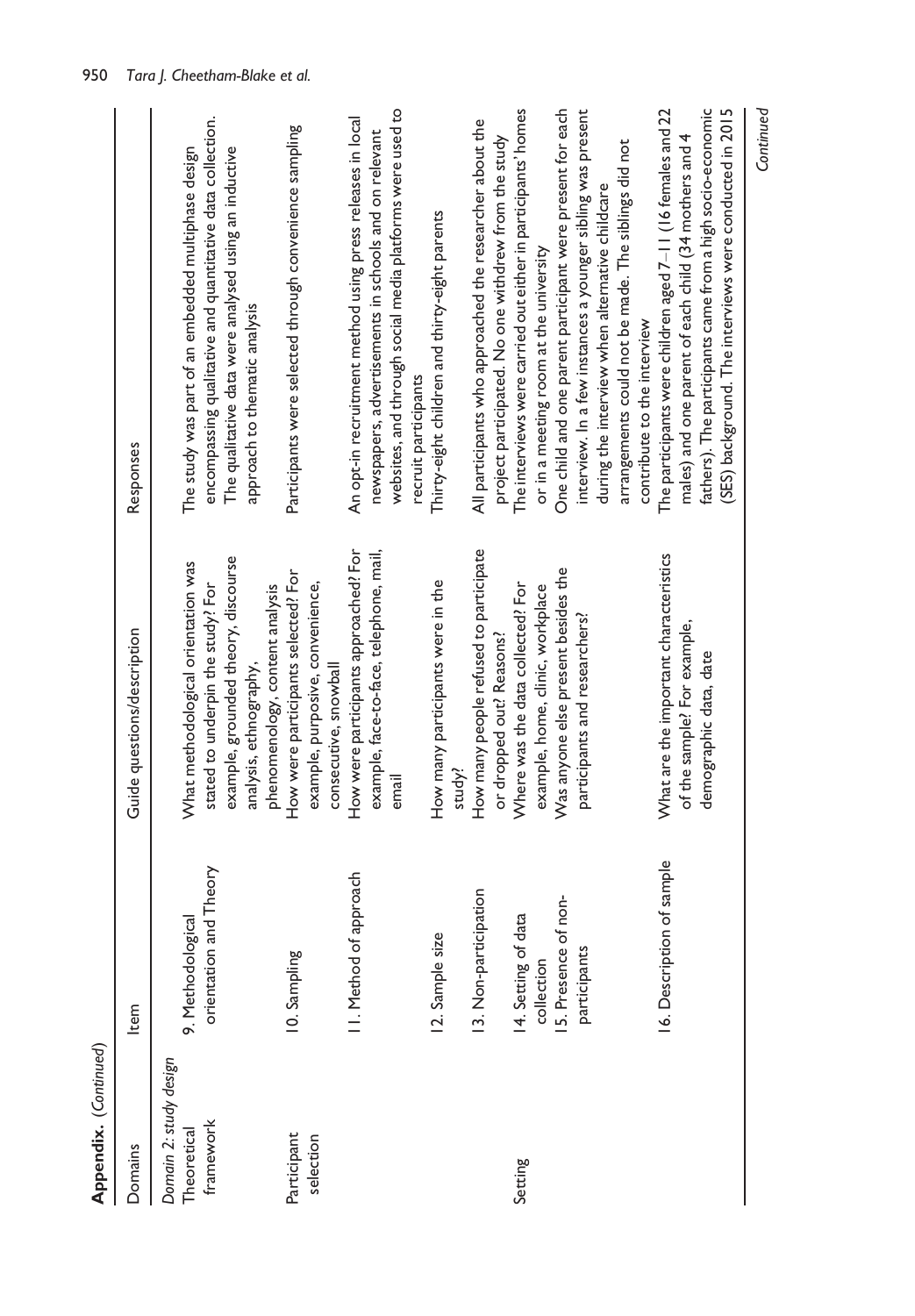| <b>LANDRING CONTROLLER</b>      |                                       |                                                                                     |                                                                                                                                                                                                                              |
|---------------------------------|---------------------------------------|-------------------------------------------------------------------------------------|------------------------------------------------------------------------------------------------------------------------------------------------------------------------------------------------------------------------------|
| Domains                         | Item                                  | Guide questions/description                                                         | Responses                                                                                                                                                                                                                    |
| Data collection                 | guide<br>17. Interview                | provided by the authors? Was it pilot<br>Were questions, prompts, guides<br>tested? | researcher and can be found in Table 2 in the main article.<br>The interview was pilot tested within the research team<br>Interview questions and prompts were created by the<br>prior to data collection                    |
|                                 | 18. Repeat interviews                 | Were repeat interviews carried out? If<br>yes, how many?                            | One interview per participant was carried out in the present<br>another study with the same research team (the findings of<br>study. Participants took part in a second brief interview in<br>which are currently in press)  |
|                                 | 19. Audio/visual recording            | Did the research use audio or visual<br>recording to collect the data?              | Audio recording                                                                                                                                                                                                              |
|                                 | 20. Field notes                       | Were field notes made during and/or<br>after the interview or focus group?          | Brief field notes were made during the interview and<br>reflections were noted after each interview                                                                                                                          |
|                                 | 21. Duration                          | What was the duration of the interviews<br>or focus group?                          | The length of the interviews ranged from 20 to 55 min<br>depending on how much life stress children had                                                                                                                      |
|                                 |                                       |                                                                                     | experienced and their ability to expand on their answers,<br>with the average length of the interviews being 30-min                                                                                                          |
|                                 | 22. Data saturation                   | Was data saturation discussed?                                                      | Data saturation was achieved due to the large sample size in<br>this study                                                                                                                                                   |
|                                 | 23. Transcripts returned              | participants for comment and/or<br>Were transcripts returned to<br>correction?      | Transcripts were not returned to participants as this was not<br>deemed appropriate for research conducted with young<br>children                                                                                            |
| Domain 3: analysis and findings |                                       |                                                                                     |                                                                                                                                                                                                                              |
| Data analysis                   | 24. Number of data coders             | How many data coders coded the data?                                                | The lead researcher (TCB) coded all the data extracts. Two<br>independent qualitative researchers (HF and TH) coded six<br>of the transcripts (15% of the data) chosen at random and<br>inter-coder reliability was assessed |
|                                 | 25. Description of the<br>coding tree | Did authors provide a description of the<br>coding tree?                            |                                                                                                                                                                                                                              |
|                                 |                                       |                                                                                     | Continued                                                                                                                                                                                                                    |